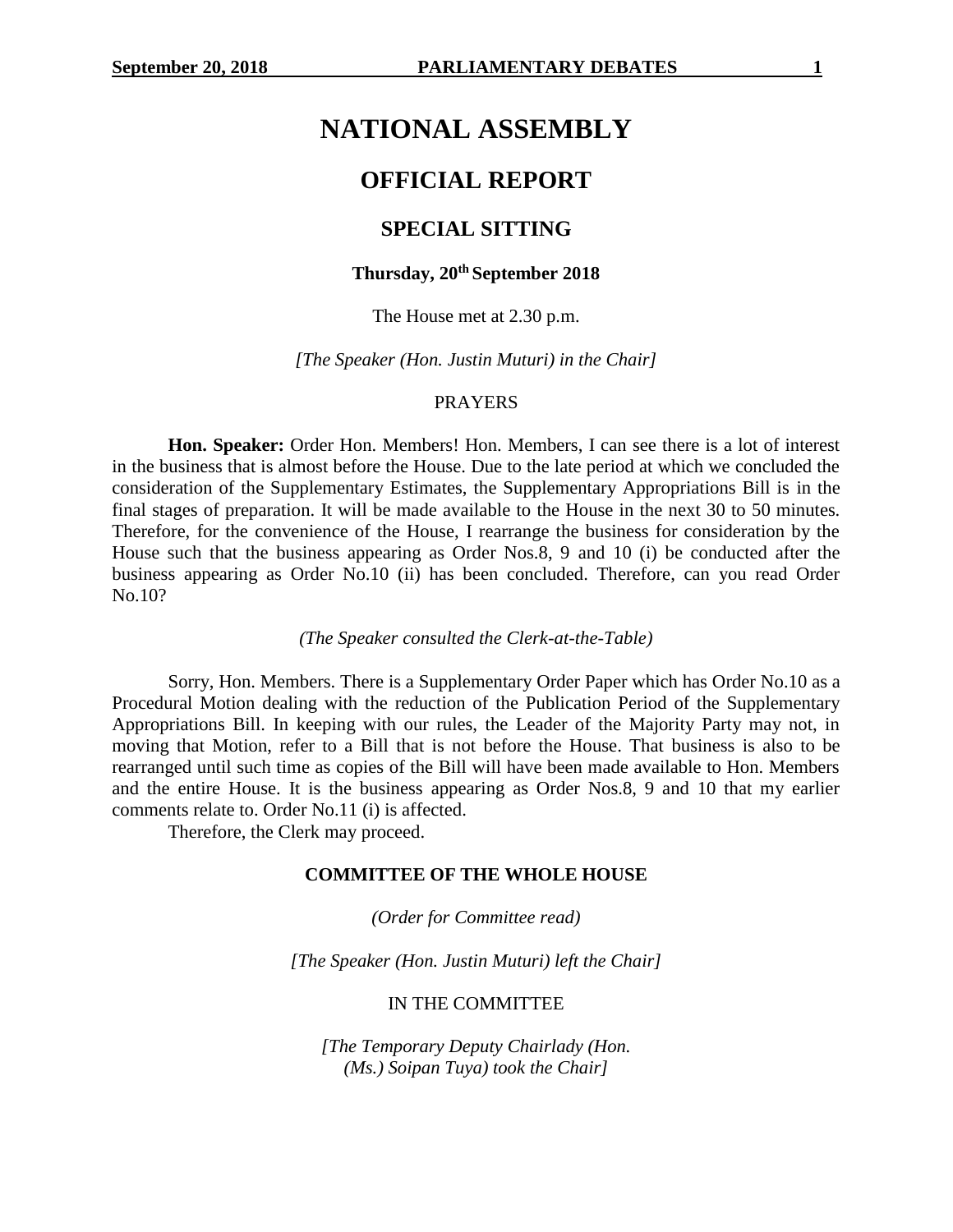CONSIDERATION OF THE PRESIDENT'S RESERVATIONS TO THE FINANCE BILL, 2018

**The Temporary Deputy Chairlady** (Hon. (Ms.) Soipan Tuya): Members, we are in the Committee of the whole House to consider the President's Reservations to the Finance Bill (National Assembly Bill No.20 of 2018).

Hon. Members: On a point of order!

**The Temporary Deputy Speaker** (Hon. (Ms.) Soipan Tuya): Members, please go to the Supplementary Order Paper.

**Hon. Members:** We do not have it!

**The Temporary Deputy Chairlady** (Hon. (Ms.) Soipan Tuya): We will make sure that everyone has a copy. Members, we will wait until Members have copies of the Order Paper. Serjeant-at-Arms, please circulate copies of the Order Paper.

*(The Serjeant-at-Arms circulated the Supplementary Order Paper)*

Hon. Members, I hope everyone has a copy of the Order Paper. They are in circulation and they should be reaching you.

Hon. T.J. Kajwang' (Ruaraka, ODM): On a point of order, Hon. Temporary Deputy Chairlady.

**The Temporary Deputy Chairlady** (Hon. (Ms.) Soipan Tuya): We have not even started, Hon. Kajwang'. We have not started anything.

*(Loud consultations)*

*Clause 2*

**The Temporary Deputy Chairlady** (Hon. (Ms.) Soipan Tuya): Sorry, Hon. Members, let us hear Hon. Kajwang'

Hon. T.J. Kajwang' (Ruaraka, ODM): Hon. Temporary Deputy Chairlady, allow me to raise a point of order. Protect me from the Chief Whip, who is standing between me and the Chair. In keeping with the Standing Orders, in Committees of the whole House, we always begin with other substantive parts of the Bill before we come to the definitive clauses of the Bill. This is because as you will realize, the term "winnings" was never either in the Bill before or in the text that was taken to the President. There will be issues as to whether the definition of the term "winnings" will affect the substance of the Bill or not. In keeping with the Standing Orders, can we begin with Clause 18? When we are done with the Bill, we will then come to Clause 2.

I submit.

**The Temporary Deputy Chairlady** (Hon. (Ms.) Soipan Tuya): Hon. Kajwang', there is no harm in that. We shall start with Clause 18.

## *Clause 18*

**Hon. Aden Duale** (Garissa Township, JP) Hon. Temporary Deputy Chairlady, I beg to move*:*

THAT, Clause 18 of the Bill be amended by deleting paragraph (b).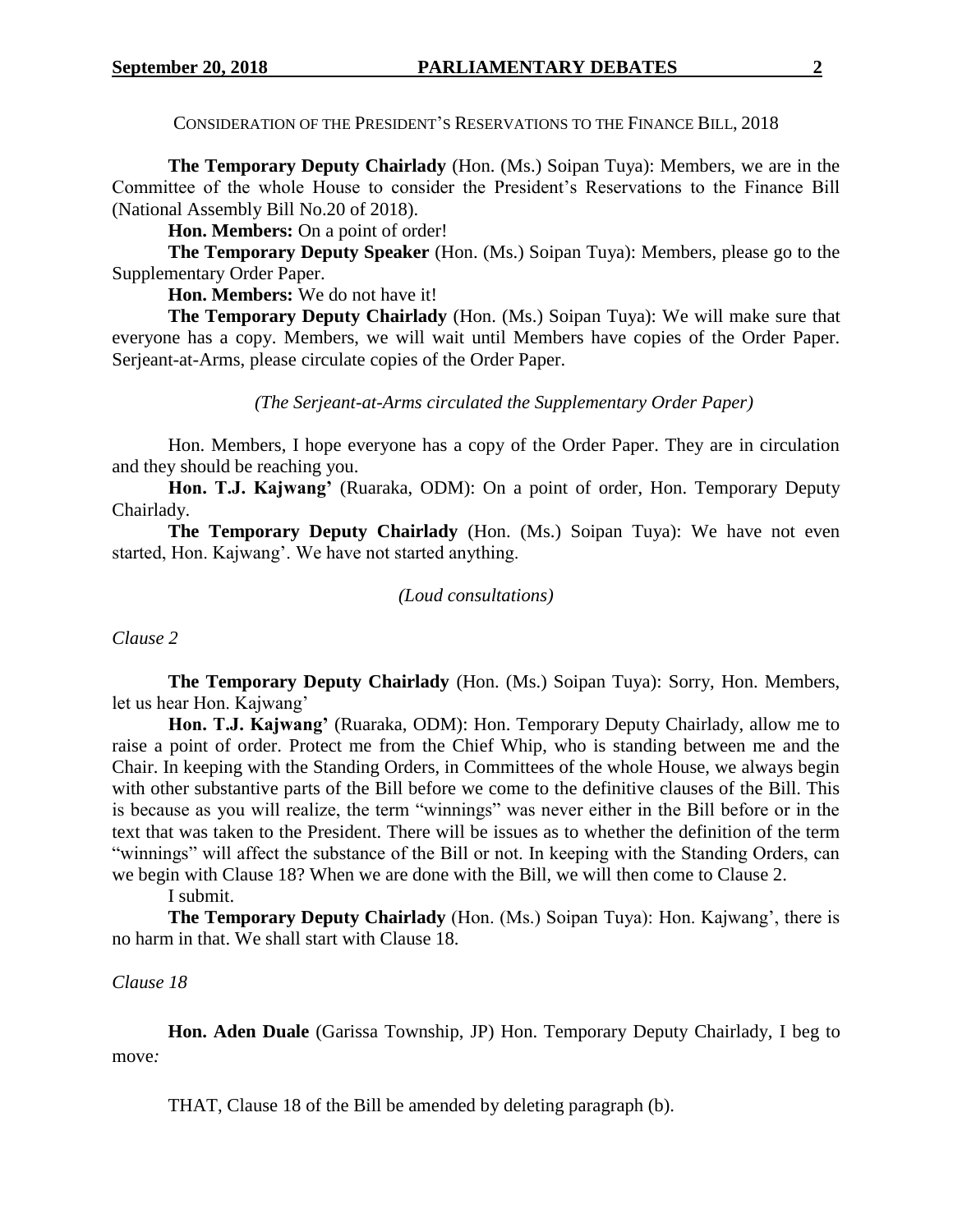Hon. Temporary Deputy Chairlady, this is the crux of the matter. I want people to listen to me. This is the most important matter. You remember in Clause 18, the amendment of Hon. Junet proposed to amend Section B of Part I of the First Schedule to the VAT Act, 2013 by deleting the expression "1st September 2016" appearing in paragraph (ii). That is what we did in this House. Because the President has returned it, let me go on record that as we speak today, the VAT on petroleum products as passed by the House in 2013 stands. Whatever action we take this afternoon will change that position.

I really want to speak to those who are saying "no" and 'yes" so that we deal with this matter in the interest of the people of Kenya. So, notwithstanding paragraph (i), the exemption was to be extended by a further two years from 1st September 2018. The President disagrees with that, as provided in the Memorandum he has sent which is in the Order Paper and which I beg to move as it is.

I will now go to the justification of why the President felt that he should disagree with the House and reduce the 16 per cent which was passed in 2013. After listening to the people of Kenya and their concerns, he said let us reduce it for this year to 8 per cent. The import of this provision is that at 16 per cent, the National Treasury was to collect a revenue of about Kshs35 billion by the end of June 2019. This figure is already factored in the revenue estimates for this financial year, Hon. Temporary Deputy Chairman.

**The Temporary Deputy Chairlady** (Hon. (Ms.) Soipan Tuya): Hon. Duale, you are addressing someone who is not here.

**Hon. Aden Duale** (Garissa Township, JP): Hon. Temporary Deputy Chairlady, I am sorry.

## *(Hon. Omboko Milemba spoke off record)*

You know I have never been in the teachers' union, so I do not panic. And I have enough shocks. So, Hon. Milemba, I am not the Teachers Service Commission Chief Executive Officer who you could intimidate. I am the Member for Garissa Township.

This figure of Kshs35 billion was factored in the Budget of 2018/2019 by this House itself. Further extension of this will create a huge deficit in the Budget that this House has passed. This morning we were dealing with that deficit. In the course of approving the Finance Bill, 2018, the National Assembly removed other policy measures that could have given us more revenue.

In sum, the Finance Bill, 2018 as currently approved by the House, has created a financial gap of Kshs48.6 billion. This is in addition to Kshs18.9 billion which was the gap that we passed with the Appropriation Bill of Financial Year 2018/2019, which we are amending this afternoon, when we get copies. The question that we beg to ask ourselves is that we are, therefore, looking at a budget-funding gap of Kshs67.5 billion in Financial Year 2018/2019 from this amendment.

If you look at the Public Finance Management Act Section 50(4), it is incumbent upon this House to pass a budget that balances. There are a number of people who asked: Why are we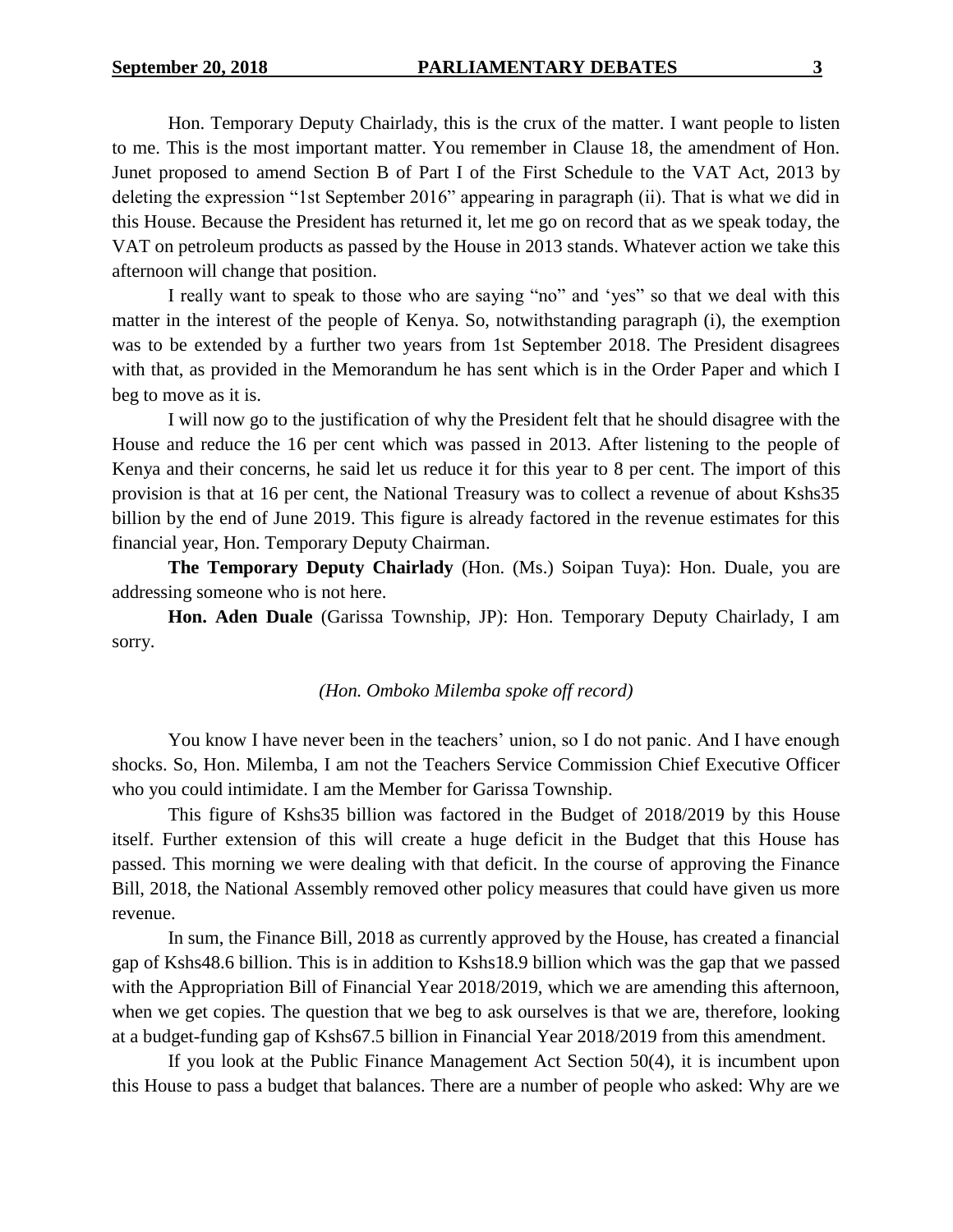charging VAT on petroleum products? Number one, as we stand today, this is the first time we are charging VAT on petroleum products. Suppliers of this product are currently not able to claim any investment in terms of input on VAT. If we pass this legislation today, then they will join the rest of the other suppliers in the country whose products are VAT-chargeable. This will trickle down to the consumers of such suppliers.

More fundamentally, this is the one reason the country must know, unlike other sectors in the economy, the Government… This House, under the leadership of the former chair of the Committee on Delegated Legislation, who is now the presiding Chair, passed the Energy (Petroleum Pricing) Regulations which regulate the retail prices of petroleum products. Never again can anybody say that because there is VAT on petroleum products, I will sell kerosene, super or diesel at this price. The moment we pass this 8 per cent, the Energy Regulatory Commission (ERC) as a body mandated will do a calculation on the 8 per cent the President is proposing which will be translated into other sectors of the economy. So, this notion that if we put 8 per cent, tomorrow the bus that plies Garissa to Nairobi will charge Kshs1,000 should stop. The moment this becomes law, ERC will determine the only transferable cost payable by passengers or any other sector of the economy.

The Kenyan economy can only be compared to that of our peers like South Africa, Ghana and Nigeria. In South Africa they charge 14 per cent VAT and in Ghana they charge 15 per cent. Nigeria charges 5 per cent. Do not compare us with economies whose Gross Domestic Product when combined does not reach ours. This is the only economy that this House and the Chair of Budget and Appropriations Committee can prove that our Budget is 99 per cent funded by our domestic revenue. We do not beg the International Monetary Fund (IMF) and World Bank. In fact last Thursday, the IMF withdrew the insurance on the volatility of a shilling. Until today our shilling is very strong.

I have given enough reasons and I beg to move that the amendment on the Memorandum be approved. I beg to move.

**The Temporary Deputy Chairlady** (Hon. (Ms.) Soipan Tuya): Very well, the Leader of the Majority Party.

## *(Question of the amendment proposed)*

**The Temporary Deputy Chairlady** (Hon. (Ms.) Soipan Tuya): Member for Bomachoge. But before that, I see the Leader of the Minority Party. You have the benefit of precedence.

**Hon. John Mbadi** (Suba South, ODM): Thank you, Hon. Temporary Deputy Chairlady. I want to support this amendment. I just want to say two things. We are all aware that the Bill that we took to the President was suspended.

**Hon. Members**: Zero! Zero!

**Hon. John Mbadi** (Suba South, ODM): I hear people talking about zero. There is no zero-rating of petroleum products. What is there is that we had asked the President….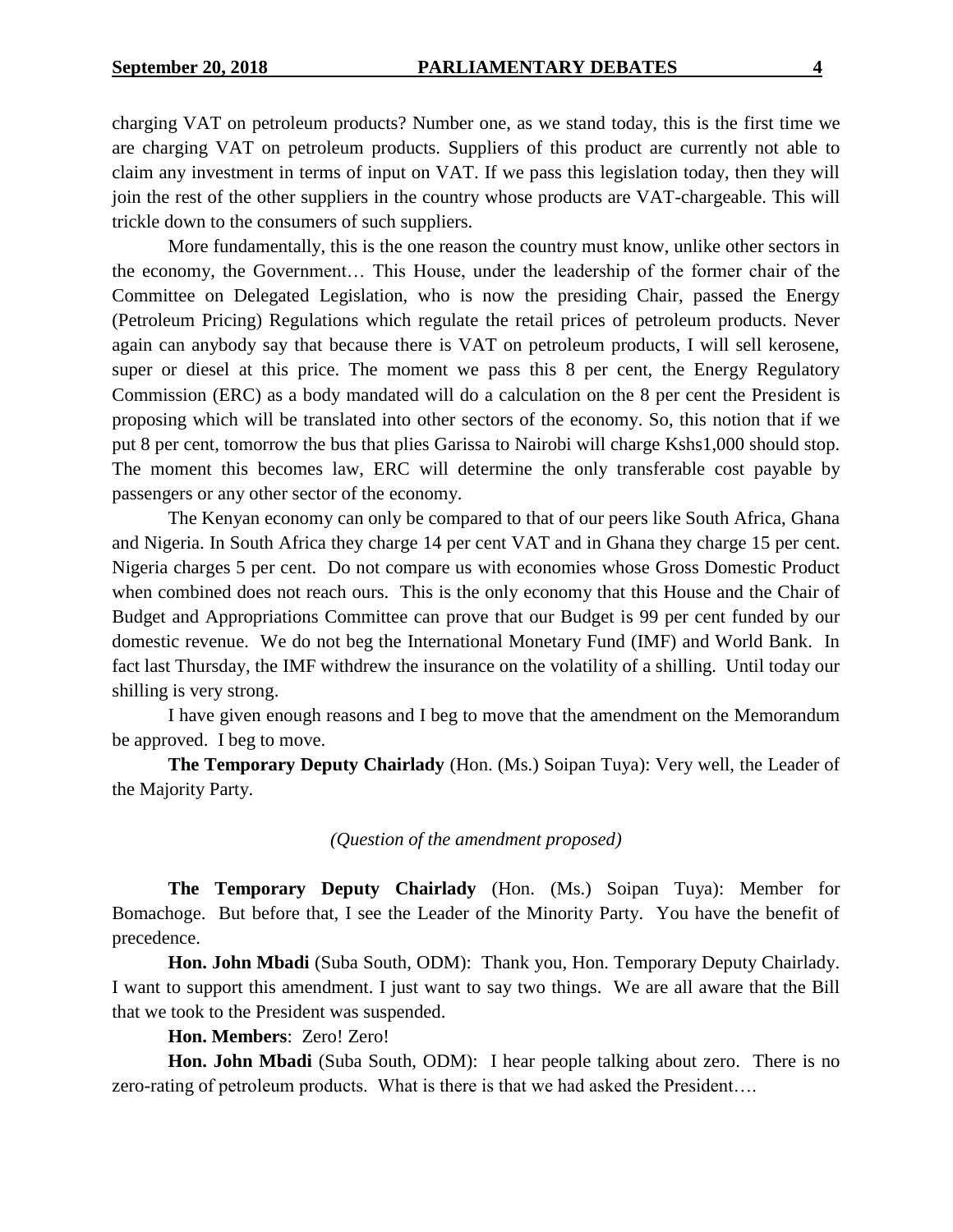## **Hon. Members**: No! No! No!

**The Temporary Deputy Chairlady** (Hon. (Ms.) Soipan Tuya): Order Members! Please, let us allow the Leader of Minority to have his say.

**Hon. John Mbadi** (Suba South, ODM): Before my colleagues who are saying "zero" proceed, I want to say one thing: I am one of the people who were against levying any tax on petroleum products, and for a very good reason. My thinking was that it would send a negative signal to the economy. However, I want to put it clearly that if the 8 per cent tax is implemented properly, even transporters and *matatu* operators must understand that the 8 per cent VAT on petroleum products is not effectively 8 per cent because if you go down, you will find that Excise Duty is removed as you calculate the 8 per cent.

## **Hon. Members**: Zero! Zero! Zero!

Hon. Temporary Deputy Chair, you now see why these Members come here and when they leave, they do not even know what they passed. They are shouting "zero" instead of engaging in debate.

**The Temporary Deputy Chairlady** (Hon. (Ms.) Soipan Tuya): Order, Members! Whichever side of the divide you are in, how will you be heard if you shout? Let us listen to the Leader of the Minority Party. We are not in Second Reading. So, please, be brief and to the point, Hon. Mbadi.

**Hon. Member:** On a point of order, Hon. Temporary Deputy Chairlady!

**Hon. John Mbadi** (Suba South, ODM): What is out of order? You do not even understand what I am saying.

So, I support.

**Hon. Members**: Zero! Zero! Zero!

**The Temporary Deputy Chairlady** (Hon. (Ms.) Soipan Tuya): Let us hear Hon. Kajwang'

**Hon. T.J Kajwang'** (Ruaraka, ODM): Thank you, Hon. Temporary Deputy Chairlady. I thank those Members who are saying "zero". I rise to oppose.

Just before we vote, I want Members to know what they are voting for. I want to refer you to the Value Added Tax Act, Section 5, which states that the rate of taxation shall be zero per cent or 16 per cent. Section 6 gives the Cabinet Secretary (CS) powers to amend the rate of tax even through a Gazette Notice, if a value or percentage has been added to it. What does it mean? It means that if today we give 8 per cent, in the next one week, the CS will, by way of a Gazette Notice, without coming to the National Assembly, increase it to a maximum of 25 per cent. That is the law. For that reason, I oppose.

## **Hon. Members**: Zero! Zero! Zero!

**The Temporary Deputy Chairlady** (Hon. (Ms.) Soipan Tuya): Order! Order, Members! I cannot put the Question when you are screaming. We cannot proceed when you are screaming. I will proceed and put the Question in silence.

*(Question, that the words to be left out*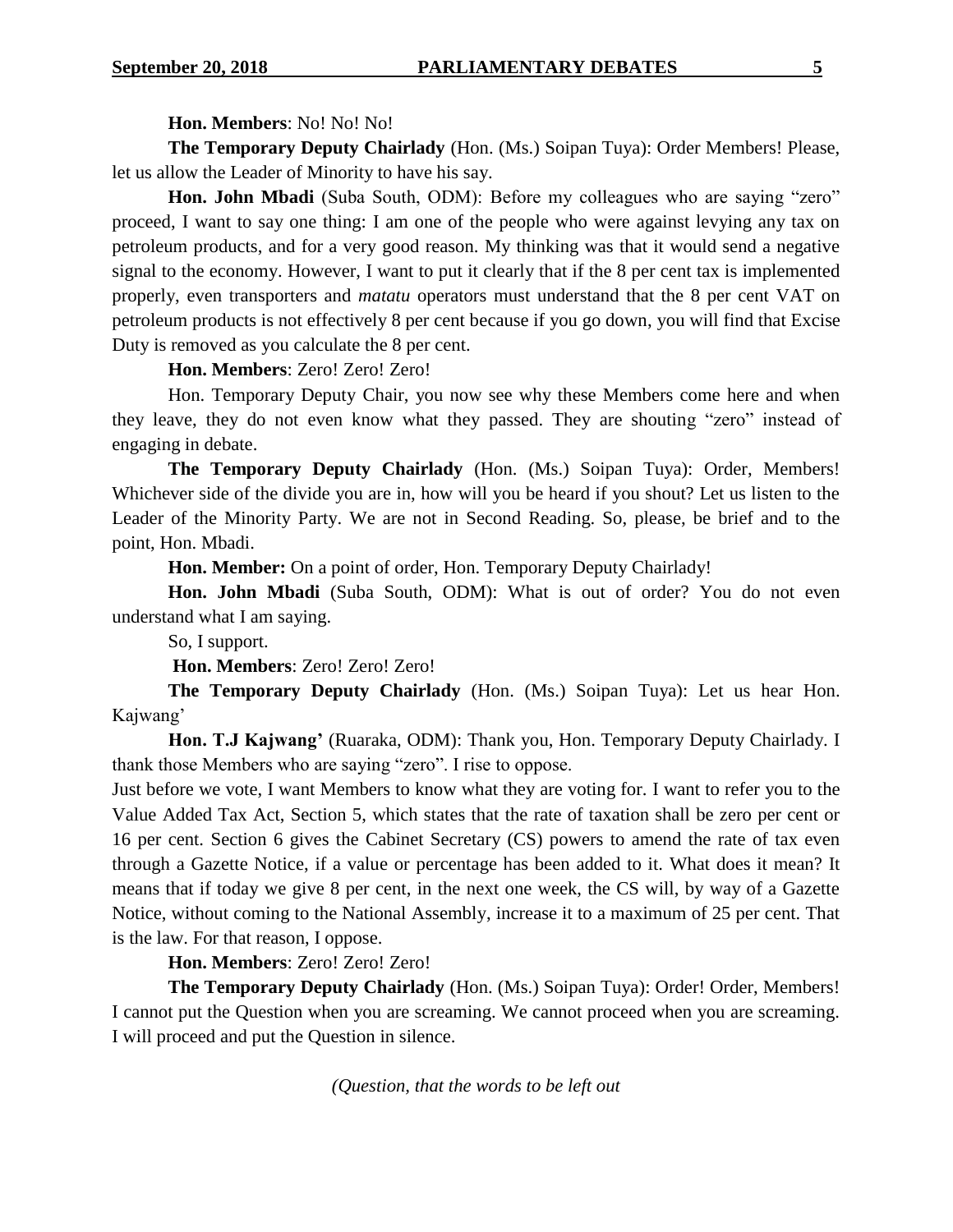*be left out, put and agreed to)*

**Hon. Members**: No! No!

*(Loud consultations)*

**The Temporary Deputy Chairlady** (Hon. (Ms.) Soipan Tuya): Order, Hon. Members! Hon. Members, Order!

*(Members chanted "Bado mapambano, Bado mapambano")*

Hon. Members, take your seats. Take your seats, Hon. Members. Serjeant-at-Arms, I order that we have the bell rung for five minutes to prepare for voting. Ring the bell.

*(Several Hon. Members withdrew from the Chamber)*

*(The Division Bell was rung)*

Order, Hon. Members! Order, Hon. Members! Hon. Members, the bell is ringing and at the stop of the bell you will start voting. Take your seats, Hon. Members! Once the bell stops you start voting. Take your seats.

*(Hon. (Ms.) Beatrice Nyaga stood at her place)*

Hon. Nkatha, take your seat. Hon. Members, take your seats. Order, Hon. Members! Get ready to vote. The bell is ringing. Those asking for points of order, there is nothing out of order. Just prepare yourselves to vote. Open the doors. Keep the doors open.

*(Hon. Members refused to take their seats)*

**The Temporary Deputy Chairlady** (Hon. (Ms) Soipan Tuya): Order, Hon. Members! Now can we have the Bars drawn? The five minutes are over. Close the doors and let us get down to voting. Get ready. Stop making noise. Insert your cards. There is nothing out of order when you are voting. Hon. Jaldesa, insert your card ready for voting.

*(Some Members refused to insert cards)*

Order! Hon. Members, take out your cards.

**Hon. Members**: Duale must go! Duale must go!

**The Temporary Deputy Chairlady** (Hon. (Ms.) Soipan Tuya): Order, Hon. Members! Put in your cards, Hon. Members. Now sit down and vote. Put your cards, Hon. Members. Log in your cards now, Hon. Members.

*(Hon. Members refused to vote)*

**Hon. Members**: No! No! No! No voting!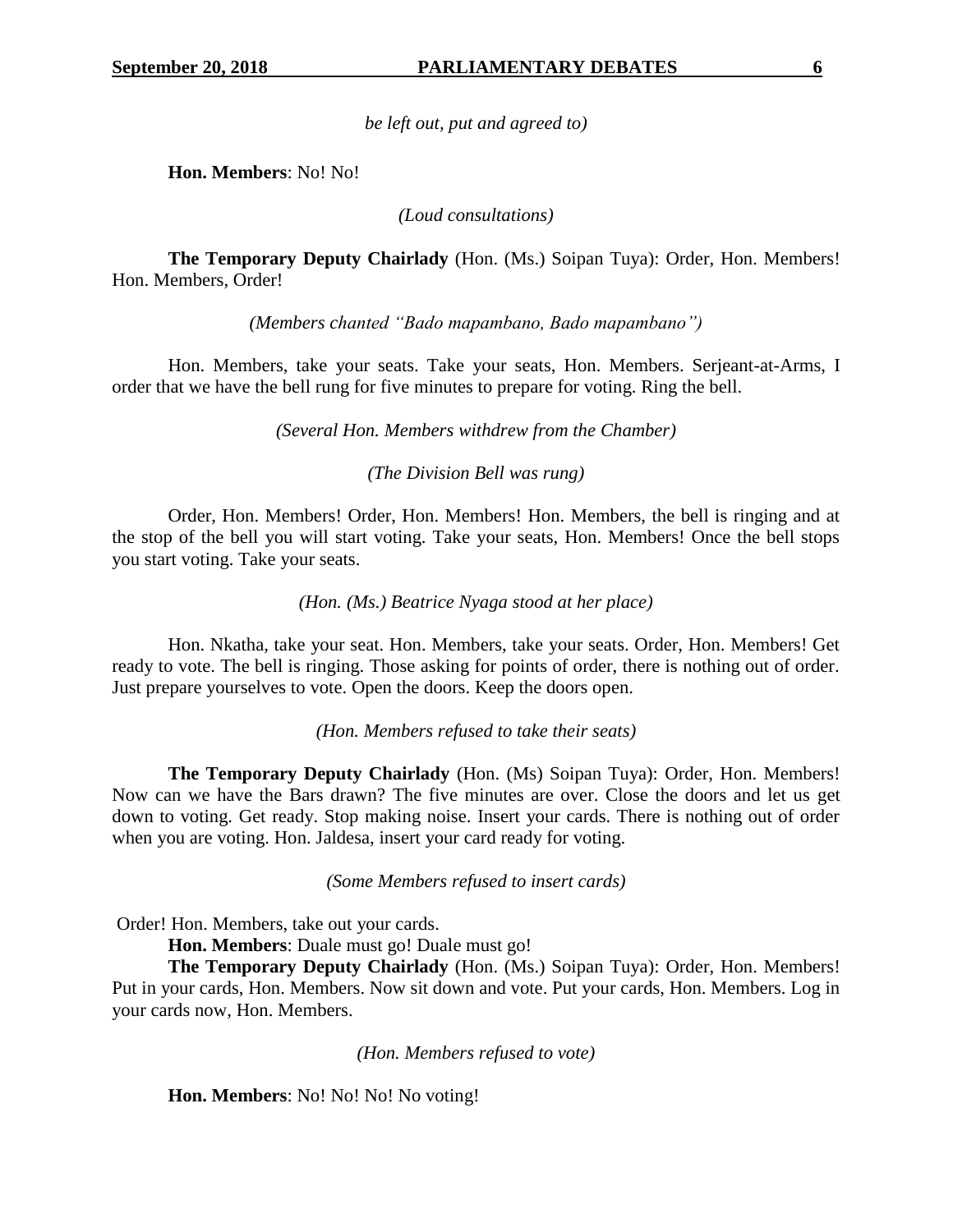## *(Loud consultations)*

**The Temporary Deputy Chairlady** (Hon. (Ms.) Soipan Tuya): Order Members. Hon. Members, we will be guided by the Standing Orders. I now direct the Clerks-at-the Table under Standing Order No. 72 to take a head count of the number of Members in the House. Hon. Members, take your seats.

*(Hon. Members continued standing)*

*(The Clerks-at-the Table took a head count of the Members)*

Nobody is allowed to leave the House at the moment. Order Members! Hon. Members, take your seats. Hon. Wanyonyi, take your seat. The head count has been taken. We have a total of 215 Members present in the House. In that case, the Ayes have it, Hon. Members.

## **Hon. Members**: No! No!

**The Temporary Deputy Chairlady** (Hon. (Ms.) Soipan Tuya): Serjeant-at-Arms, open the Bars. Hon. Members, do you want to do *mlolongo?*

**Hon. Members**: Yes! Yes!

**The Temporary Deputy Chairlady** (Hon. (Ms.) Soipan Tuya): Okay, fine. Listen, Hon. Members, take one queue. Let us do *mlolongo*. Take one queue. All of you go to one side. This is the queue, Hon. Members.

**Hon. Members**: Sialai must go! Sialai must go! No! No! No! No voting! No mlolongo!

**The Temporary Deputy Chairlady** (Hon. (Ms.) Soipan Tuya): Order, Members. Let us be silent. Hon. Members, can you be honest? Do you want the count to happen? Do you want us to count the Members? Then let us do it in an orderly manner. Take your seats Members. Hon. Mishra and your team, please take your seats.

*(Several Hon. Members stood in their places, gangways and aisle)*

Hon. Members, take your seats. We are taking a roll call.

**The Temporary Deputy Chairlady** (Hon. (Ms.) Soipan Tuya): Take your seats, Hon. Members. Please take your seats.

> *(Hon. Kassait Kamket, Hon. (Ms.) Odhiambo-Mabona and several other Members stood on the aisle)*

Hon. Kamket and Hon. Millie, please take your seats. Let us take our seats and then we can take the roll call.

*(Loud consultations)*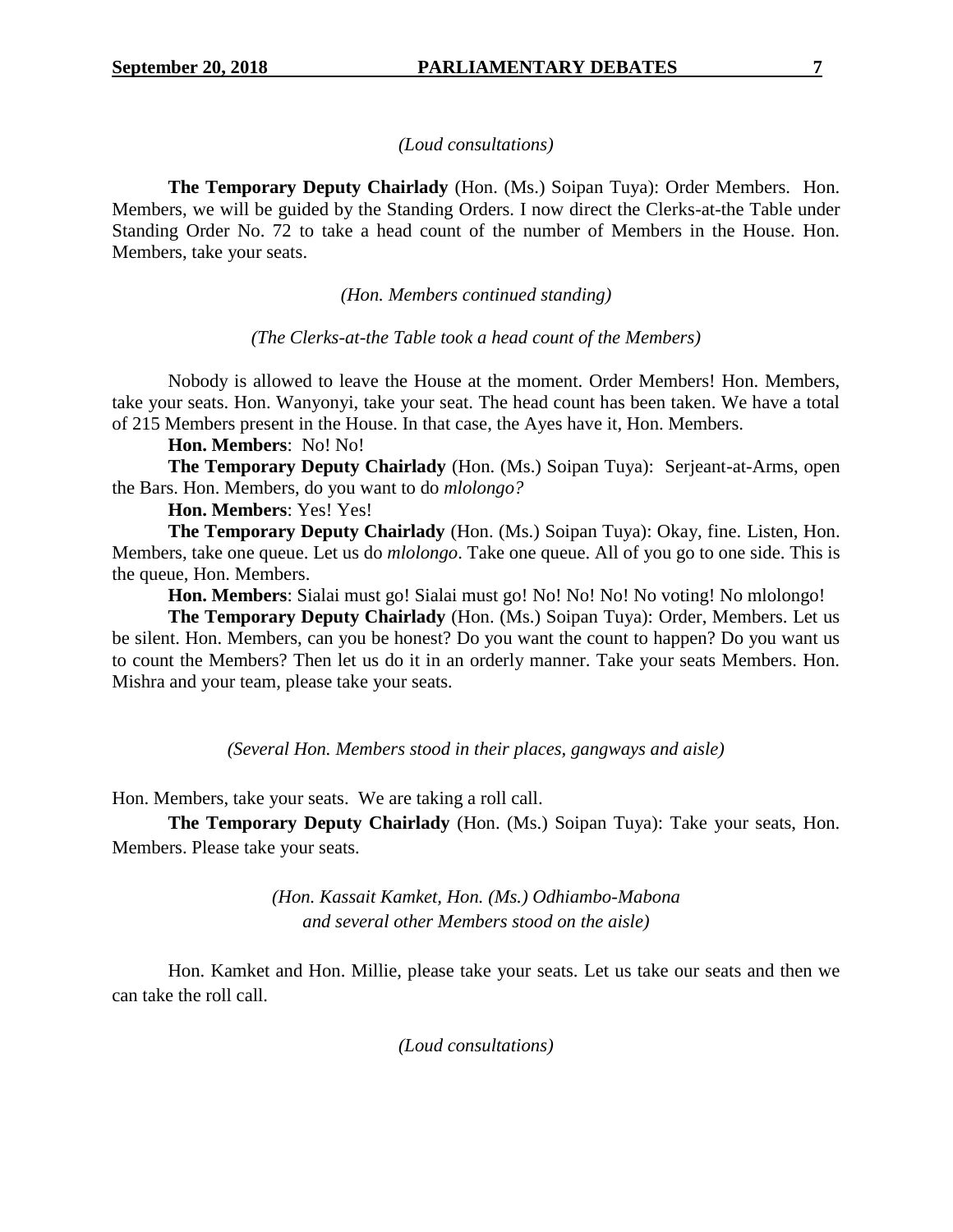Hon. Members, we are taking the roll call. When I call your name, make your stand

whether you are voting "no" or "yes". That is simple enough, Hon. Members. That is simple. Sit down Members.

## *(Applause)*

Okay, Members, now take your seats. Let us do this quickly.

*(Hon. Joseph Manje and Hon Kiptanui stood on the aisle)*

Hon. Manje and Hon. Kiptanui, please, take your seats. The Hon. Member, here, please take your seat. Let us do this in a simple way. When I call the name of Hon. Member, you rise and say "no" or "yes". That is simple.

**Hon. Members:** No! No! Why are you counting us? No! No!

**The Temporary Deputy Chairlady** (Hon. (Ms.) Soipan Tuya): Hon. Members, do you really want to vote?

*(Hon. Temporary Deputy Chairlady called out names)*

Hon. Bashir Abdullahi, say "yes" or "no". Okay, you will sign.

*(Clerk-at-the Table took the roll call register to Hon. Major (Rtd) Bashir Abdullahi)*

*(Several Hon. Members congregated around Hon. Major (Rtd) Bashir Abdullahi)*

Order, Members! Hon. Members, you cannot be hypocritical. If you want to vote, then let us have the vote. Do you want a vote? Do you want to confirm the numbers?

**Hon. Member:** We want to do a roll call. The only way the HANSARD will show we were here …..

*(Loud consultations)*

**Hon. Member:** Let us engage the Speaker. **The Temporary Deputy Chairlady** (Hon. (Ms.) Soipan Tuya): Order Members!

*(Several Hon. Members congregated round the Dispatch Box)*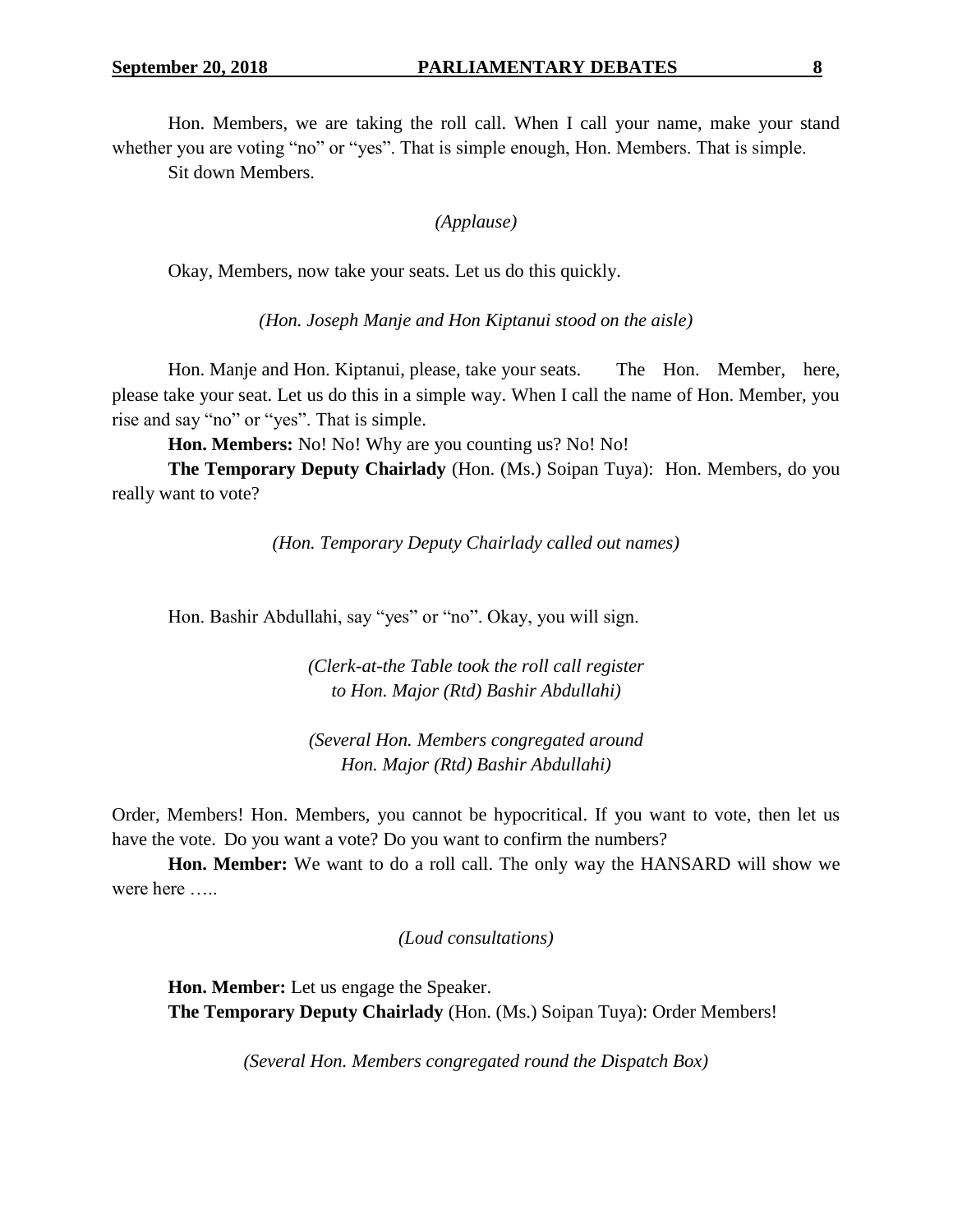*(Grave disorder)*

## *(The House resumed)*

*[The Speaker (Hon. Justin Muturi) in the Chair pursuant to Standing Order 112(2]*

**Hon. Speaker:** Order, Members! Take your seats!

*(Loud consultations)*

All Members upstanding please take your seats.

**Hon. Members**: No! No! Zero! Zero!

**Hon. Speaker:** You have liberty in the House to take whatever position on a matter. Hon. Members, the House must at all times be guided by its own rules.

Hon. Members, you were in Committee of the whole House. Some of you claimed for a division.

**Hon. Members**: No! No!

**Hon. Speaker:** Hon. Members, when the House is transacting business that requires a fixed threshold, at all times, the Chair must confirm that there is the requisite quorum.

**Hon. Members**: There was quorum!

**Hon. Speaker**: Hon. Members, the figures that were given were disputed by a section of Members. How can you complain that any Member walked out?

**Hon. Members**: No! No!

*(Hon. Daniel Wanyama stood in his place)*

**Hon. Speaker:** Hon. Wanyama!

*(Hon. (Ms.) Rehema Jaldesa spoke off record)*

Hon. Jaldesa! Hon. Members, you will have to go by the rules. Let me tell you that, any time there is voting and specific threshold is required, it must be ascertained that there is presence of that number in the House. Hon. Members, just listen! None of you keeps the count.

## *(Loud consultations)*

You will hold your horses.

**Hon. Members**: On a point of order!

**Hon. Speaker**: Let me make it absolutely clear that you all know that walking out or walking in is part of your rights.

Hon. Members, when you start telling me that anybody was influenced, I do not know whether anybody is playing some magic to influence another here. Hon. Members, there is no debate.

**Hon. Speaker**: Hon. Millie Odhiambo, there is no debate. The House was in Committee of the whole House. At that time, even the Division Bell was rung.

**Hon. Members**: No!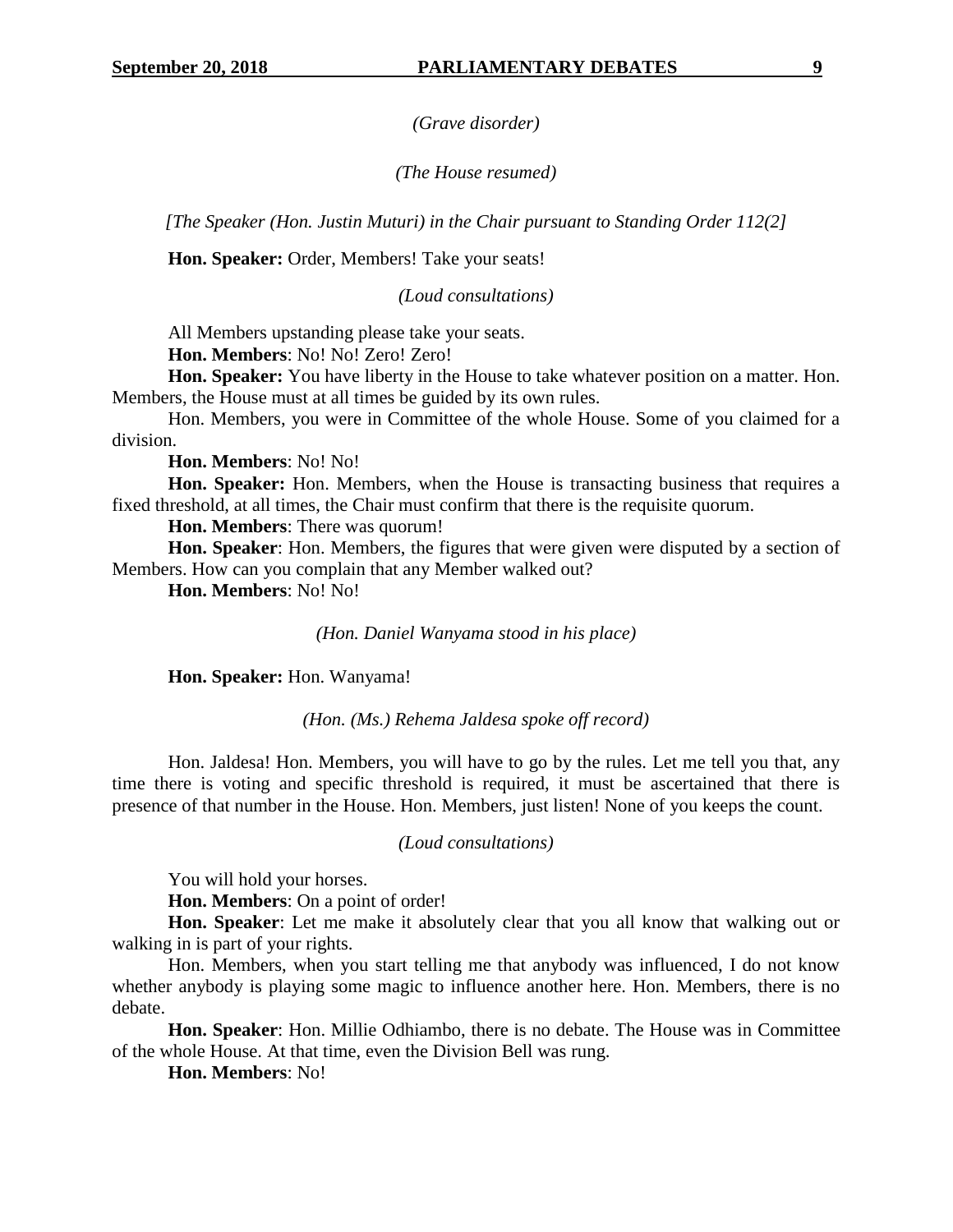**Hon. Speaker**: Hon. Members, do not address me as though I was in outer space. I was just here.

**Hon. Members**: Muturi must go! Muturi must go!

**Hon. Speaker**: Proceed! Proceed! But I can assure you that the House must conduct its business in a manner that reflects its decorum. The House must conduct its business in a manner that reflects its decorum and dignity. Therefore, if the dispute is with regard to the result of the division…

*(Hon. Simba Arati spoke off record)*

Hon. Simba Arati…

*(Hon. Richard Onyonka spoke off record)*

Hon. Richard Onyonka, you have no authority to address me. I must get advice from the lead Clerk-at-the Table.

**Hon. Members**: *Haki yetu! Haki yetu! Haki yetu!*

**Hon. Speaker:** Hon. Members, this will not last long because the House must transact. There have arisen some disputes from you making certain claims.

**Hon. Members:** Yes.

**Hon. Speaker:** I will listen to the claims a maximum of…

**Hon. Members**: Muturi for president! Muturi for president!

**Hon. Speaker:** Hon. Members, because the House is still sitting and there has arisen that dispute, we will listen to a maximum of 10 Members, five from each side and each Member shall speak for a period of two minutes, after which, I will make a determination. In the meantime, I direct the Serjeant-at-Arms to open the doors.

#### *(Loud consultations)*

Order Members! I thought we have agreed. Member for Mvita, we want to listen to any of the 10 persons make their contributions with regard to the disputes.

Hon. Members, with regard to the decision we have taken, we will have 10 Members to explain what the dispute is all about. The House must transact as it normally does. There will be five from this side and five from the other side. That is the way we operate in this kind of governance. Let us listen to every person without saying people are out of order. There is a general concern that the female gender gets side-lined most of the time because they are not always here in good time to log in their cards. You will allow me the liberty to…

## *(Loud consultations)*

I am not saying it is only the female gender.

From Nairobi, we will have Hon. T.J. Kajwang', from western, there will be… I am told to consider the youth. So, Mohamed Ali from Kisauni. Let us also agree. Those of you in leadership, who always get a chance, let us allow Hon. Millie Odhiambo and Hon. Zuleikha. We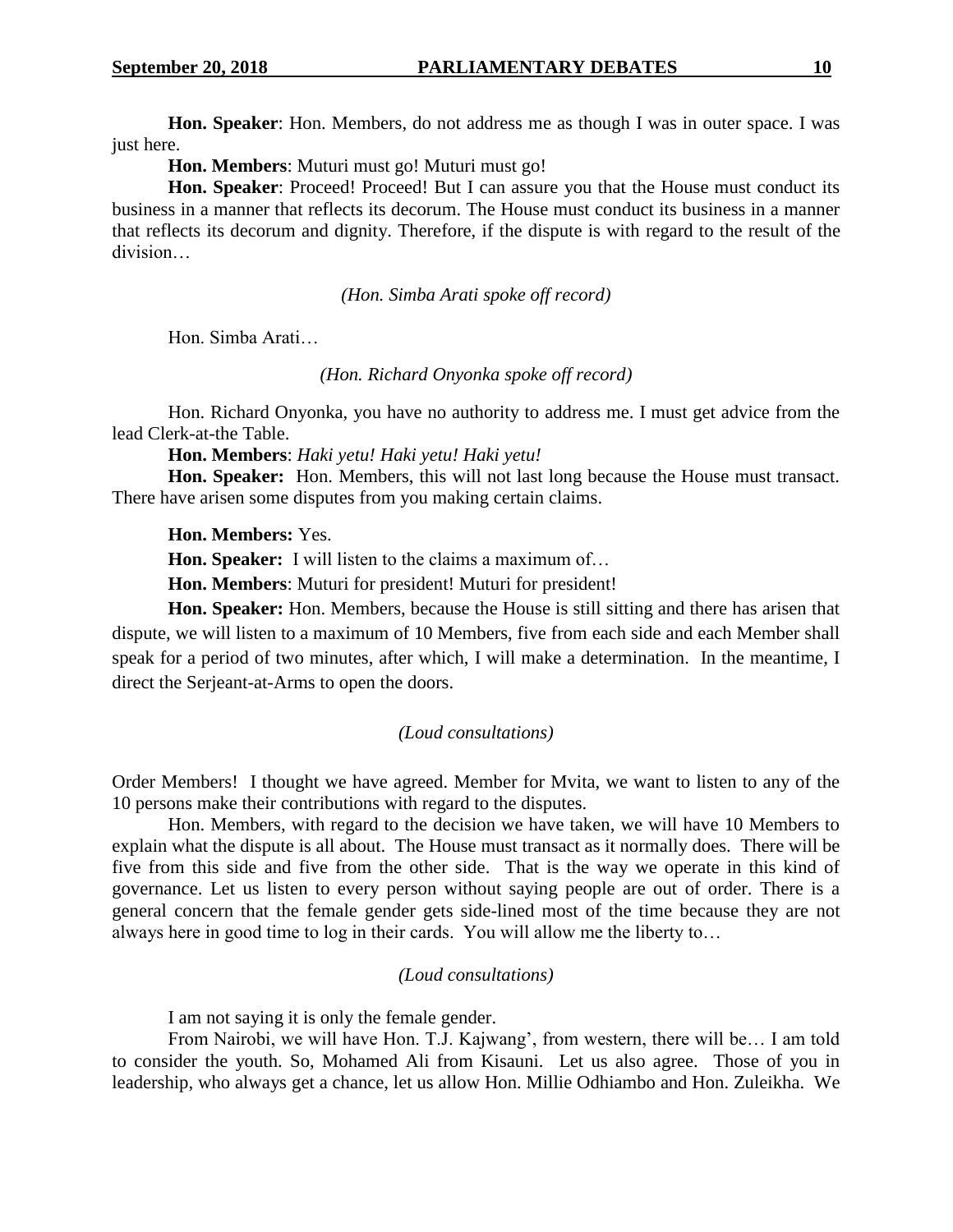have agreed on five. Whoever is going to speak, we have agreed he is going to speak on behalf of the majority.

The Leader of the Majority Party and the Leader of the Minority, you will have to listen to this. Let them say what they have to say. Who is this talking on phone? The Lady from Laikipia County, Hon. Jaldesa and the Member for Mandera North.

We agreed on five Members from each side. There is nothing out of order now. We are not going to operate that way. These are the Members who are going to speak for a maximum of two minutes each, or one and a half as you say, namely, Hon. TJ Kajwang', Hon. Mohamed Ali, Hon. Makali Mulu, Hon. Millie Odhiambo and Hon. Zuleikha. From this side, Hon. Waruguru, Hon. Jaldesa, Hon. Abdullahi, Hon. Tuwei from Mosop and Hon. Wamuchomba. That is five.

## *(Loud consultations)*

We agreed on 10. Can we start? Let us hear Hon. Kajwang'.

**Hon. T. J. Kajwang'** (Ruaraka, ODM): Hon. Speaker, I may have lost my voice, but I will try to address you in the best way. With a lot of respect, Hon. Speaker, when we went into Committee, Clause 18 was called by the Chairperson and Members made representations and a vote was called according to the Standing Orders.

## *(Loud consultations)*

Just a minute. Just give me time. I will get there. A voice vote was called and the Chair pronounced herself very clearly that, "The Noes have it." When we began, the Chair had satisfied herself that we were more than 232 in the House. So, after the voice call voting was done, Hon. Duale, Member for Garissa Township, led a drove of people, including my brother a person I respect, my friend. We were 304. I have not called anybody. We were 234 when Hon. Duale led a horde of people away. All of them went.

Hon. Speaker, what you have to rule on… I want to get your attention. I request your attention. One of the issues you want to rule on is whether after a vote has been called and when there is no division called, Members able to leave the Chamber. And if they leave, is that discounted from the general membership of the plenary when we vote? I will leave time for the rest. But you need to decide whether, first of all, it was in order for Hon. Duale to leave with his people. Two, if they went out, is that discounted from the general membership of the plenary?

*(Hon. John Mbadi spoke off record with Hon. T.J. Kajwang')*

**Hon. T. J. Kajwang'** (Ruaraka, ODM): You can do nothing to me. This is *Bunge.*

**Hon. Speaker:** Order, Hon. Kajwang'. I think you have prosecuted your point. Let me appeal to you: Do not make any direct attacks on one another, please. Just address whatever issue you want to address through the Chair.

Hon. Mohamed Ali.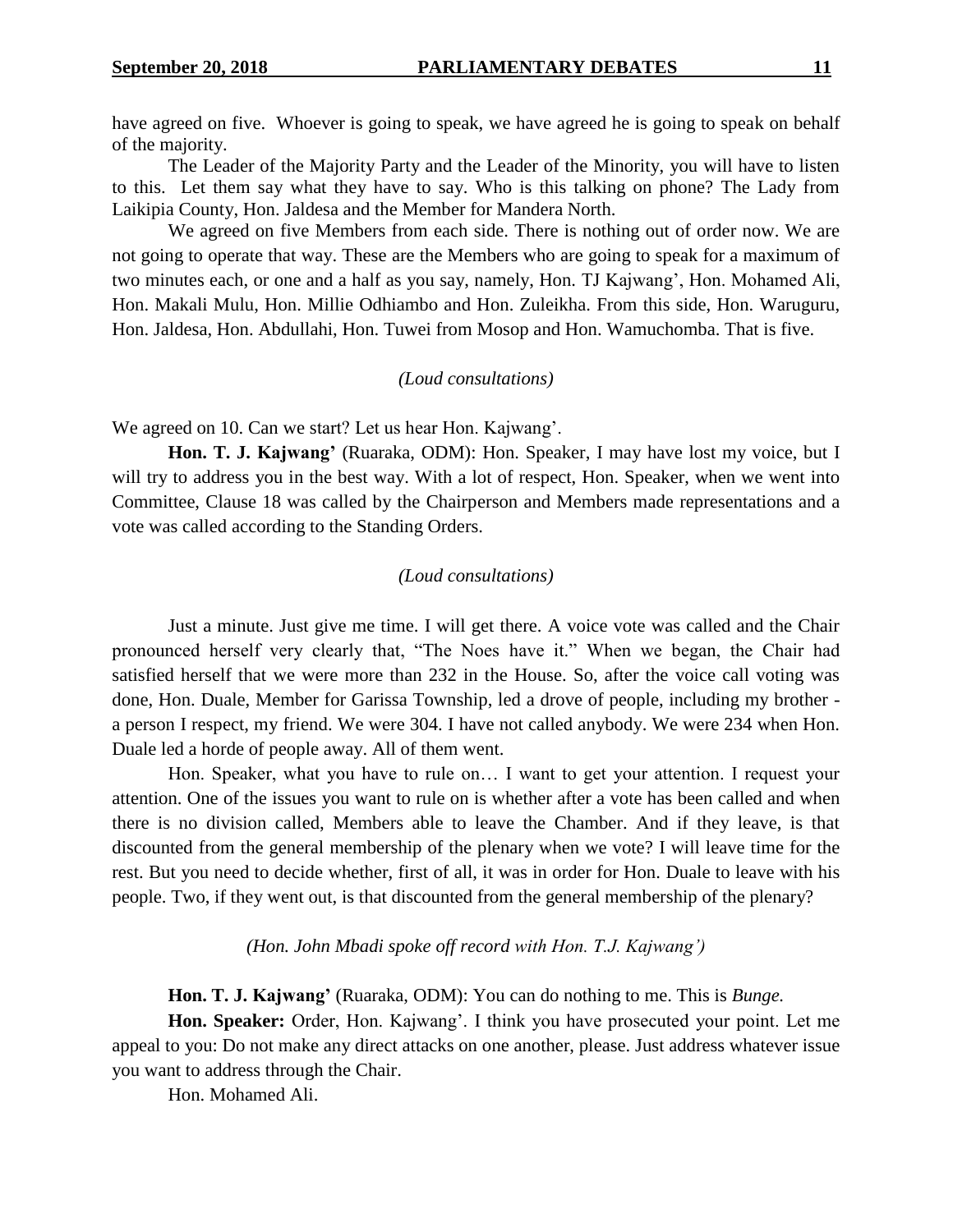**Hon. Mohamed Ali** (Nyali, Independent): Mhe. Spika, Shukrani sana kwa kunipa fursa hii. Kwanza kabisa, ningependa kuweka rekodi sawa kabisa. La kwanza na muhimu zaidi ni kwamba idadi ya Wabunge waliokuwa wakitaka kupiga kura ilikuwa mia asili mia. Ya pili, swali likauliza na Wabunge wote kwa kauli moja wakakubaliana na kupinga na kusema ya kwamba hawatakubali kama wanavyotaka ila kama anavyotaka Wanjiku. Hamna mtafaruku wowote ambao umetokea baina yetu.

Wakati ambapo Mwenyekiti aliomba tupige kura, tulikubaliana kwa kauli moja tuweke foleni lakini baadhi ya viongozi ndani ya Bunge, wakiwemo Duale na Mbadi, wakaanza kuiingilia na kuzuia upigaji wa kura.

## *(Loud consultations)*

**Hon. Speaker:** Hon. Members, I want to listen to what the Member is saying.

**Hon. Mohamed Ali** (Nyali, Independent): Ya pili, tunataka *access to information*. Tunataka kujua venye kila Mbunge atakavyopiga kura. Kura tumepiga. Tumemaliza kupiga kura. Na kauli mbiu ni kwamba Wabunge wamekataa. Nitampisha ndugu yangu naye achangie kwa dakika moja yangu.

**Hon. Babu Owino** (Embakasi East, ODM): *Amenidonetia* dakika moja, Mhe. Spika.

**Hon. Speaker:** That is wrong. Hon. Mohamed Ali, that is disorder, because there are very many Members who needed to speak, but we agreed it is five-five. To want to use the Floor to donate other time is not right. We could have said even 10 Members.

Hon. Makali Mulu.

**Hon. Makali Mulu** (Kitui Central, WDM-K): Thank you, Hon. Speaker. As you have heard, the no vote carried the day. Procedurally, what is expected is for people to stand wherever they are if they want to go for a division. I can confirm nobody stood up. Instead, people started walking out. So, the issue is: Should they have stood in their places to be counted so that we go for a division or should they have walked out? From that point, we lost it. But the vote was taken and the no carried it.

Thank you.

**Hon. Speaker:** Hon. Millie Odhiambo.

**Hon. (Ms.) Odhiambo-Mabona** (Suba North, ODM): Thank you, Hon. Speaker. Procedurally, I want to reiterate what the Member has said. The Chair was very categorical when she called out the vote and the Noes had it. For her to do that, she must have first convinced herself that there was quorum. The quorum for such a matter is two-thirds and she convinced herself that we had two-thirds and we took the vote.

Thereafter, we were being forced to go into a further voting after we had voted. Being obedient Members of Parliament, we were even willing to subject ourselves to that, but even the mode that was used to determine the number of Members was extremely faulty. We even challenged that, because at that point, Members had already finished. We had already voted. No Member on the other side stood in their place. It was over. Now, when we were dancing, some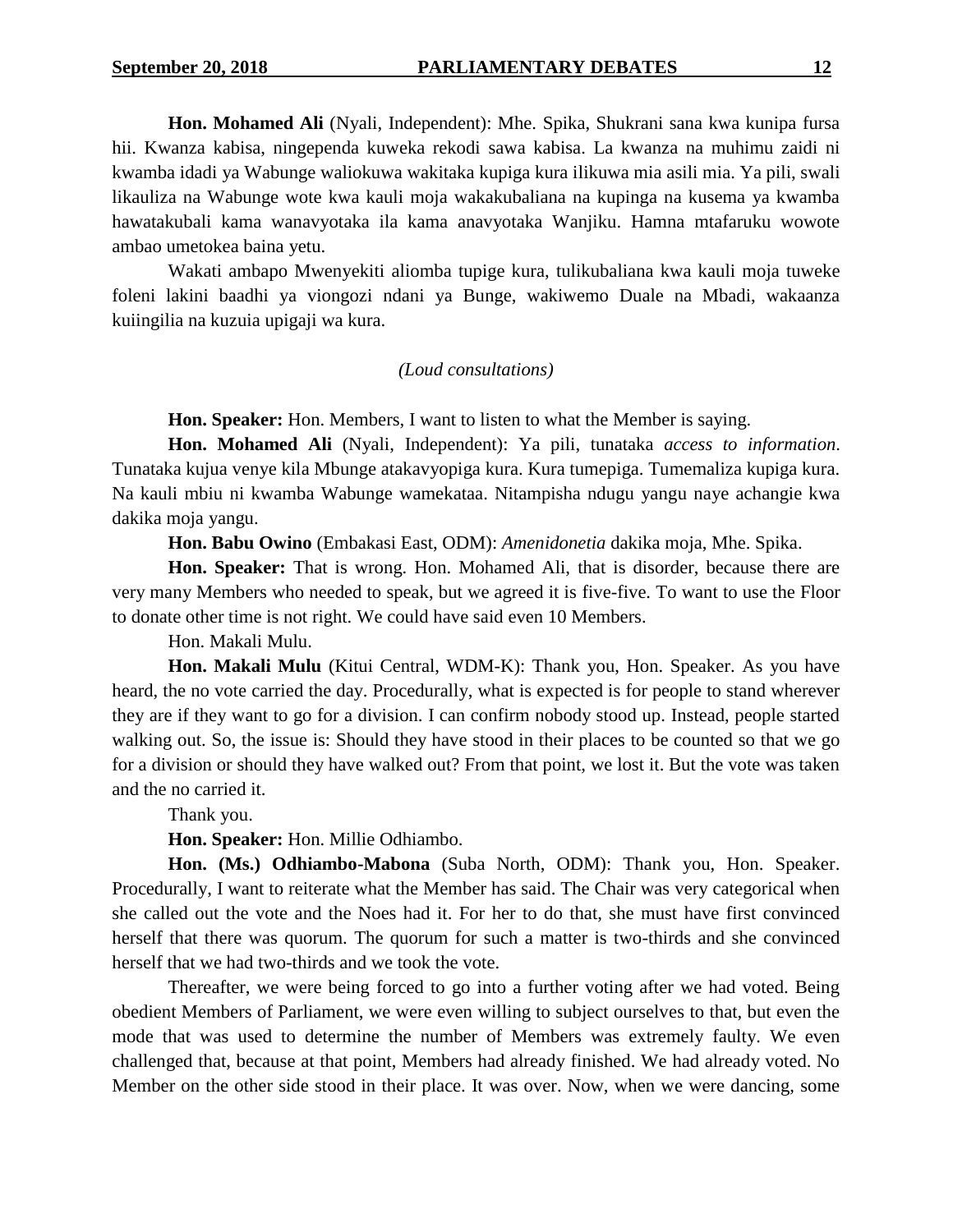are celebrating, some are out, some are in the toilet, they purported to do a vote. If you looked at the electronic system, it showed we were even more than the actual legal numbers. Jesus Christ and religious and spiritual leaders, including Muslim ones, were with us in this House. That is why the numbers were higher.

Finally, I want to reiterate what Hon. Mohammed Ali has said. Article 35 of the Constitution on freedom and access to information which is also contained in the access to information Act says that we must know who was in the House.

**Hon. Speaker:** Let us have Hon. Zuleikha. Please, do it in two minutes

**Hon. (Ms.) Zuleikha Hassan** (Kwale CWR, ODM): Ahsante sana, Mhe. Spika kwa kunipatia nafasi hii ya kuzungumza. Tulipiga kura kama wenzangu walivyosema na tukakataa na tukafaulu na Mhe. Naibu Spika wa Muda akakubali. Lakini baadaye, kukawa kuna wengine ambao wanataka tupige kura kupitia tarakilishi. Kwa hivyo, tukaweka kadi zetu na zikaonyesha idadi kubwa zaidi ya mia tatu hamsini na mbili. Kukawa na utatanishi kwa sababu hiyo idadi si ya jumla ya Bunge kwa hivyo, haiwezekani. Makarani wakaanza kutuhesabu sisi na vidole kwa kweli, huwezi kuhesabu watu katika chumba kikubwa kama hiki kwa vidole. Kwa hivyo, hiyo kura haiwezi kuwa halali.

Mlango ukafungwa lakini *Serjeant-at-Arms* wakawakubalia wengine kutoka. Mimi nimekuwa hapa Bunge kwa muhula wa pili na ninajua kwamba mlango ukifungwa Wabunge hawaruhusiwi kuingia na kutoka. Saa hizi, hakuna njia ya kuonyesha ni Mbunge yupi alikuwa ndani. Ni haki ya wananchi kujua ni nani yuko na wao na nani hawako na wao. Kwa hivyo, ninataka utusaidie tupate huo ujumbe. Shukrani sana.

**Hon. Speaker:** Let us have Hon. Waruguru.

**Hon. (Ms.) Catherine Waruguru** (Laikipia CWR, JP): Thank you, Hon. Speaker for according me this rare opportunity to explain the situation. You realise that this House is covered by CCTV cameras and there is nothing happening which is not recorded. For the sake of the HANSARD and moving forward in terms of the way this House is going to be judged by Kenyans and the people who have been critiquing the legislative arm outside there, the truth of the matter is that there was a unanimous "No". For that purpose, there was no need for a Division Bell. That came as an after-thought when the Hon. Leader of the Majority Party caused confusion at the Floor of the House by championing people to walk out of the Chamber. So for that reason, let it come on record. I support a "No", I am standing with zero and nobody can take away the rights of Kenyans.

Thank you.

**Hon. Speaker:** Hon. Rehema Jaldesa.

**Hon. (Ms.) Rehema Jaldesa** (Isiolo CWR, JP): Thank you, Hon. Speaker. What my colleagues have stated is the true position. The Hon. Temporary Deputy Chairlady called for a Division, but 99 per cent of the House had voted "No". At that point, the Leader of the Majority Party started pushing people to go out and he locked some people in the toilet. So, we voted "No" and shall still vote "No". It is dishonest when the media was put off and they sent a fake message out there that the Bill was passed. The Bill was not passed and we rejected the proposal. Thank you.

**Hon. Speaker:** Next is Hon. Abdikhaim.

**Hon. Mohamed Abdikhaim** (Fafi, KANU): Thank you, Hon. Speaker, I want to reiterate what other Members have said before me. When the vote was happening, two-thirds of the Members were present in the House. However, when that happened, some Members were forced to walk out of the Chambers and that resulted in numbers not being enough. Even after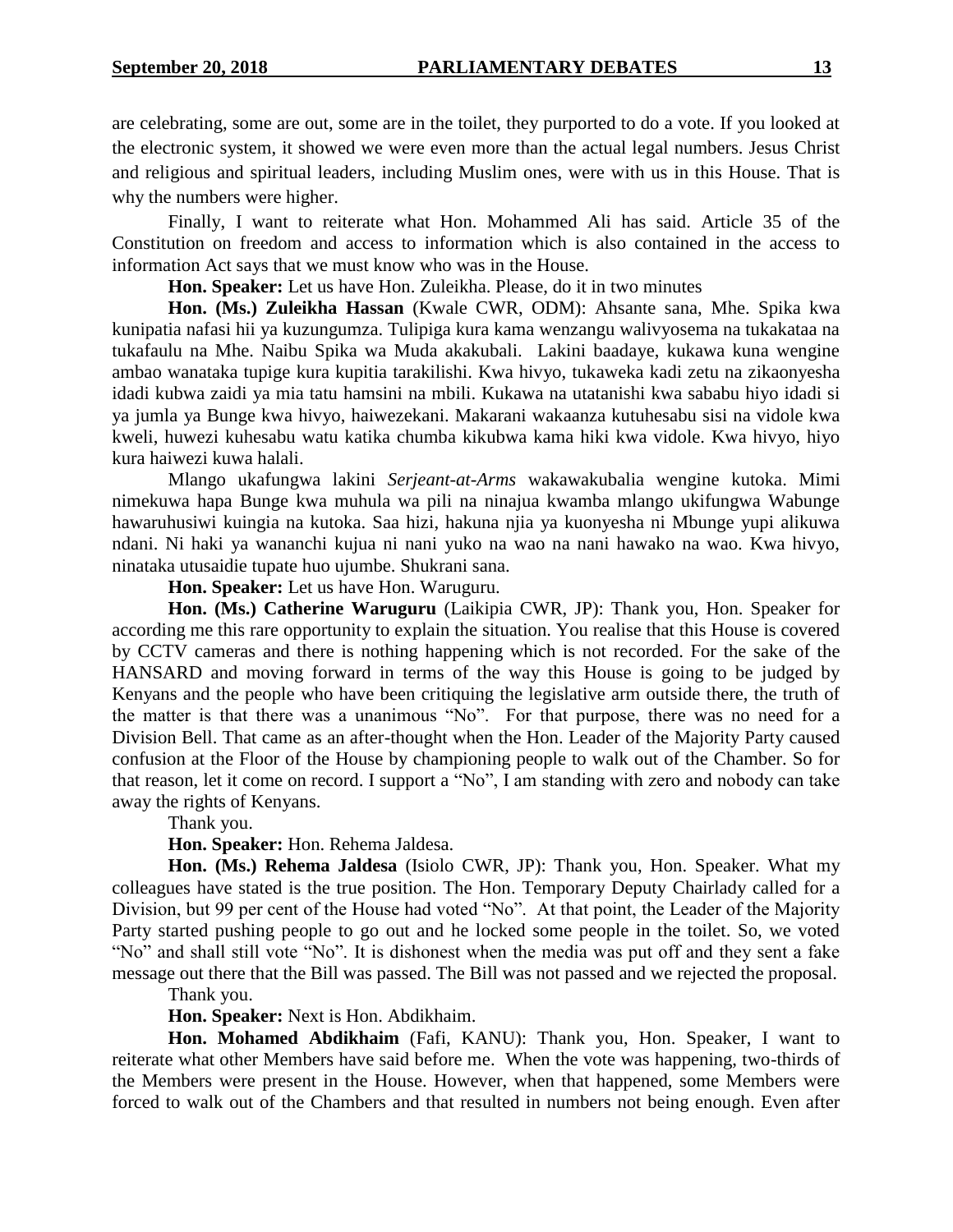they walked out, I suspect we had the numbers. The issue that came into play is that the Members who remained here became agitated and that is why there was bit of confusion and disorder, but from where I sat, the "Noes" had the majority. Thank you.

**Hon. Speaker:** Let us have Hon. Tuwei.

**Hon. Vincent Tuwei** (Mosop, JP): Thank you, Hon. Speaker. What is at play here is parliamentary democracy guided by its own rules. Under Article 95 of our Constitution, which is very clear on the mandate we have today of representation, legislation and oversight, one cannot believe what we have seen here today when Members took a vote and there was an equivocal "No" in the whole House.

Hon. Speaker, I am a first-time Member and if this is how Parliament is going to be conducted, the public there will not have confidence in us. I wonder why we have gadgets before us showing the programme of voting. We voted and it totalled to 352; rigging which surprised us.

Hon. Speaker, the vote was taken and the "Noes" had it. As a Member of Parliament for Mosop, I cannot stand this. I have been sent here to represent my people and I must be given my position to state it clearly whether "Ayes" or "Noes", but not what we have seen here. Games are being played and party positions are here, but it has come to Members' position to realise where they want to vote. I have seen Members' position to decide where to cast their vote. I have seen Members' cards being taken away including my neighbour's here. All these cards have been taken by a Member and he has disappeared to the toilet. It is a shame. We cannot conduct the House business like this.

**Hon. Speaker:** Hon. Members, you are also being dishonest. We agreed that we were going to have five Members from every side and so, we are through on this side. How many people have spoken? Please, on this side, Hon. T.J Kajwang' has spoken. We are not repeating, Hon. Makali Mulu, Hon Zuleikha and Hon. Millie Odhiambo have spoken and we only have one Member from this side. Hon. Wamuchomba.

## *(Hon Shakeel stood in his place)*

Hon Shakeel, why are you behaving that way? You are doing your third term. I thought you would be the one to show the way and you are the Chair of the African Parliamentarians Network Against Corruption (APNAC). Let us allow Hon. Wamuchomba to speak.

**Hon. (Ms.) Gathoni Wamuchomba** (Kiambu CWR, JP): Thank you, Hon. Speaker for giving me this opportunity. I want to, indeed, confirm that when we came in the House, we had enough numbers, but I am very concerned about the conspiracy that has been seen in this House to ensure that they create a divide. Even when Members have soundly given their views, I want to understand the technology in the House which is actually deceiving Members. The screens were showing that we had 352 Members. How did they come up with that number, yet you say there is no quorum?

I have some information that the 411 platform has sent information to the effect that the Bill has been passed, which is completely wrong. This is shameful. We cannot allow that. We came here dedicated, ready and committed to stand with Wanjiku. We must stand with Wanjiku, no matter what.

**Hon. Speaker:** Hon. Members, we agreed that we will have five Members from the left side to express themselves and five from the right side. The issue being raised is one of numbers.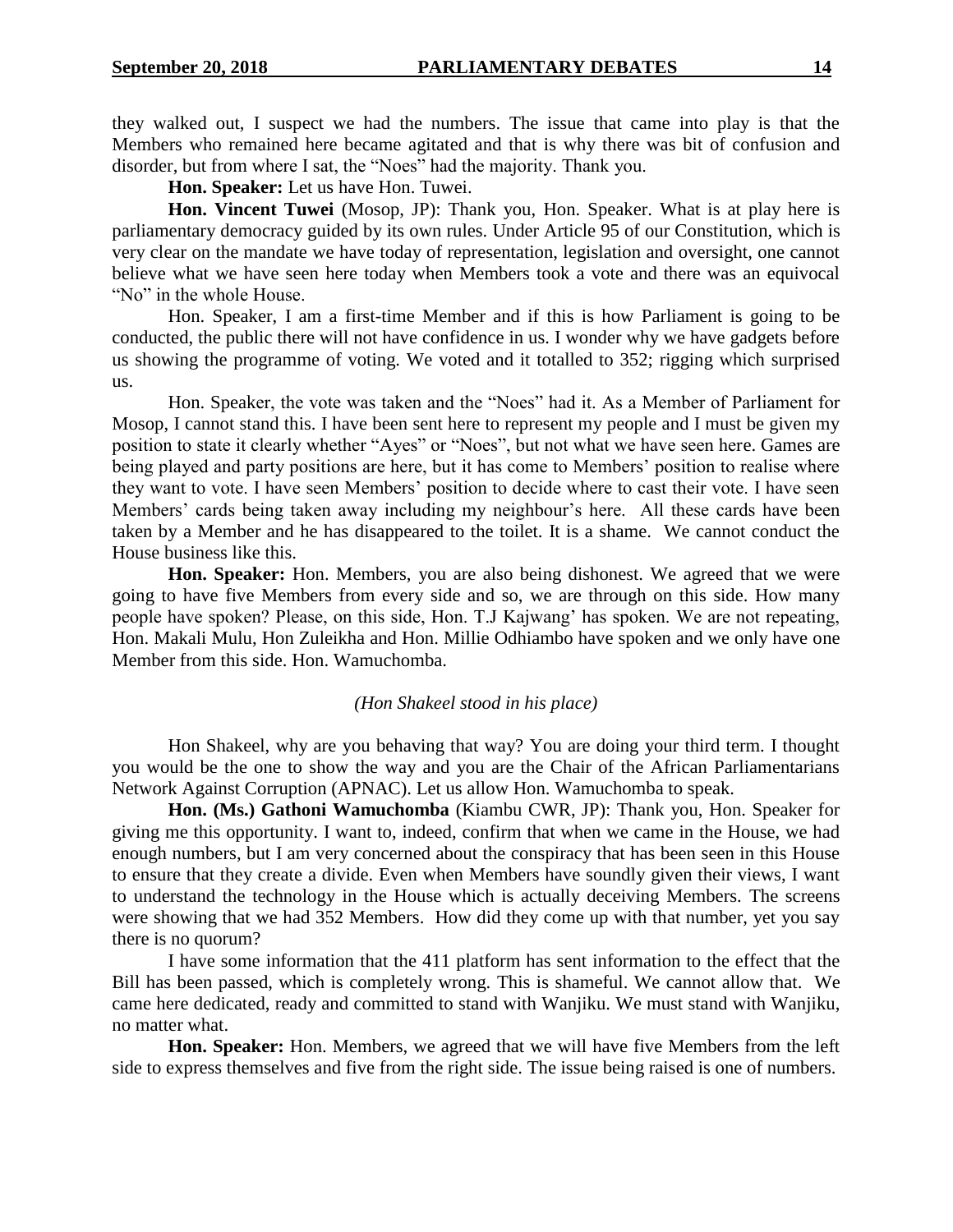*(Hon. (Ms.) Gathoni Wamuchomba spoke off record)*

## *(Hon. Vincent Tuwei spoke off record)*

**Hon. Speaker:** The two of you, do not tell me. That is to the two of you, Hon. Tuwei and Hon. Wamuchomba. I was just here observing what was on the screens. If you read Article 97 of the Constitution, it shows you the numbers of this House. They are 349. It is, indeed, true. Part of the reason why I came in is because I got shocked how the screens could show that 352 Members were present.

#### *(Loud consultations)*

Hon. Tuwei and Hon. Wamuchomba, in their own words, have also admitted that, indeed, that was the figure being shown on the screens. It was also the figure being shown on the screen in the room behind here where I was. Surely, looking at this hall which has got 350 seats, I do not know where the 352 were seated. You can see how seats are empty. Hon. Members, it, therefore, means that we must fall back to Standing Order No.72. We must be guided by our own Standing Orders. Where there is doubt, the Speaker…

### *(Loud consultations)*

Hon. Members, where there is doubt, the Speaker orders a second round of voting.

Hon. Members, it is good to listen. Before we do that, it is mandatory that where a specified threshold is required, the first thing to be confirmed is the number of Members present in the Chamber. Therefore, I have already contacted our IT Department so that we do not fall into a similar problem of having more Members present than the Constitution allows. Hon. Members, therefore, to allow the technical department of Parliament to address the issue of the electronics, I will suspend this sitting for a period of 15 minutes so that when we come back…

#### *(Loud consultations)*

Hon. Members, those of you who are insisting on going on with the Division… Hon. Members, if we go on with the Division with faulty machines, you will reject the results. Let our technicians work on the machines. Hon. Members, there can only be one person to make some decisions. They may be unpopular, but they must be made because in any event, none of you is leaving. So, let us just get the technical department finish the problem and we come back here.

So, Hon. Members, the sitting is suspended for 15 minutes to allow them to finish what they have to do.

*(The Sitting was suspended at 4.26 p.m.)*

*(The House resumed at 4.51 p.m.)*

*[The Speaker (Hon. Justin Muturi) in the Chair]*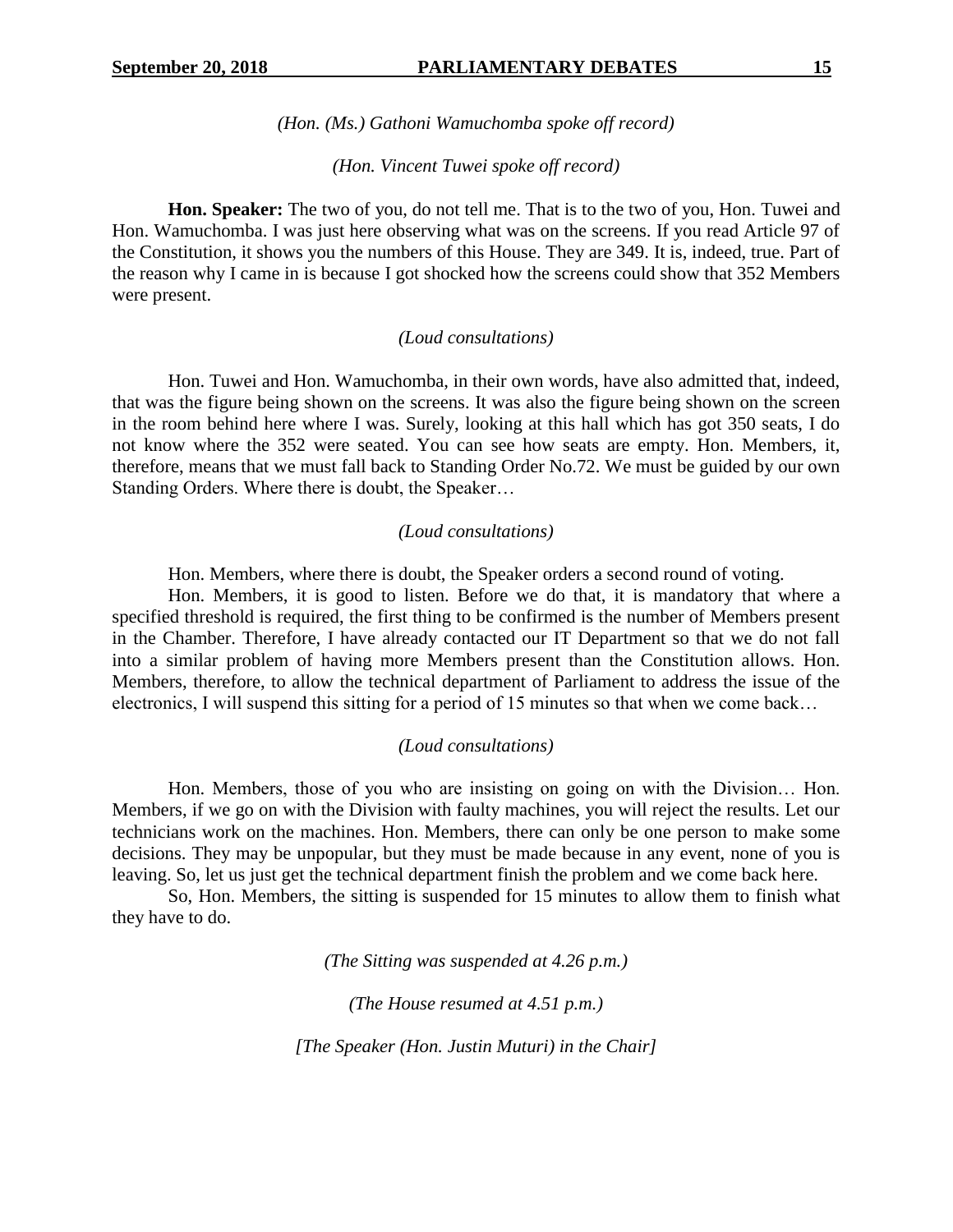**Hon. Speaker**: Hon. Members, I appreciate that some of you may have taken a tea break. It is only fair that we alert them that we are starting the business of the House. Serjeant-at-Arms, ring the bell for five minutes.

## *(The Division Bell was rung)*

*(Loud consultations)*

**Hon. Speaker:** Order Members. We may now resume.

**Hon. Richard Onyonka** (Kitutu Chache South, FORD-K): On a point of order, Hon. Speaker.

**Hon. Speaker:** What is your point of order, Hon. Onyonka? How can there be a point of order? What is out of order?

**Hon. Richard Onyonka** (Kitutu Chache South, FORD-K): Thank you.

**Hon. Speaker:** Hon. Onyonka, thank you for what? Hon. Members, as you know, this is a House of rules. This is a copy of the Constitution of Kenya, 2010. I am doing this, Hon. Members, just to remind ourselves of my Communication on Tuesday, but in very minor details.

Article 122 of the Constitution is headed, "Voting in Parliament." Clause (1) says:

"Except as otherwise provided in this Constitution, any question proposed for decision in either House of Parliament shall be determined by a majority of the members in that House, present and voting."

The operative words are "except as otherwise provided in this Constitution."

So, is there anything that is exceptional? Yes, and I am sure you all know it: Presidential Assent and Referral. Article 115(4) says:

"Parliament, after considering the President's reservations, may pass the Bill a second time, without amendment, or with amendments that do not fully accommodate the President's reservations, by a vote supported-

a) by two-thirds of members of the National Assembly; and

b) two-thirds of the delegations of the Senate."

Hon. Members, that is the Constitution. Our Standing Order No.72(2), titled "Roll call Division claimed" says:

*(An Hon. Member addressed Hon. Speaker off record)*

Hon. Members, do not address me. We are now in serious business.

*(Several Hon. Members spoke off record)*

Hon. Members, please, do not engage me in semantics.

"The Speaker shall direct a division to be taken in every instance where the Constitution lays down that a fixed majority is necessary to decide any question."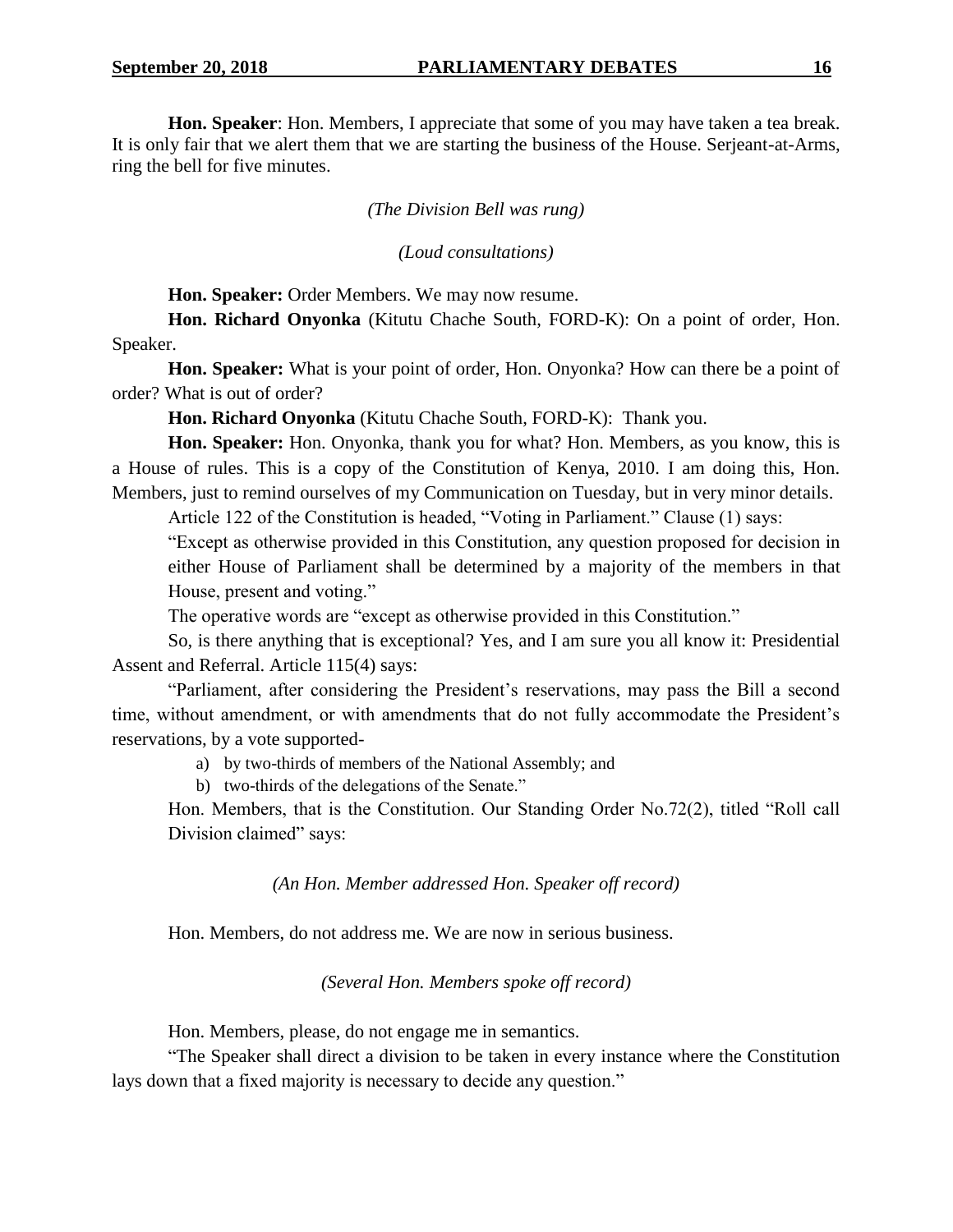For that to happen, whether in the plenary or in committee, where there is a fixed majority requirement, the first step is to ascertain the presence in the House of not less than two-thirds of the Members of the Assembly present and voting.

Hon. Members, as far as I am concerned, and I am sure all of you know the official record of Parliament and of this House is the HANSARD. I have got a transcription of all what transpired in the Committee of the whole House. I now want to read.

Hon. Members, take your seats. Take your seats, Hon. Members. Serjeant-at-Arms, I order that the bell be rung for five minutes to prepare for voting. Ring the bell.

*(The Division Bell was rung)*

I am reading you the official record, which even 100 years from now…

## *(Loud consultations)*

Hon. Members, this is not made by me. The HANSARD record is not made by me. Hon. Members, it shows 'loud consultations'.

"Order, Hon. Members. Order, Hon. Members! Order, Members! Hon. Members, the bell…"

## *(Loud consultations)*

Just listen. Hon. Members, listen to the HANSARD. "Hon. Members, the Bell is ringing and at the stop of the Bell, you will start voting."

## *(Loud consultations)*

Order, Members! **Hon. Member:** On a point of order.

*(Hon. Paul Abuor stood in his place and spoke off record)*

**Hon. Speaker:** Hon. Member, you are out of order. Hon. Member, you are out of order. You are out of order.

Hon. Member, you are out of order! I am reading the official record. **Hon. Members**: No!

**Hon. Speaker**: You can all deny, but there will be no other official record.

*(Hon. Justus Makokha spoke off record)*

Hon. Murunga, there will not be any other official record of the proceedings of that time except this one. It reads: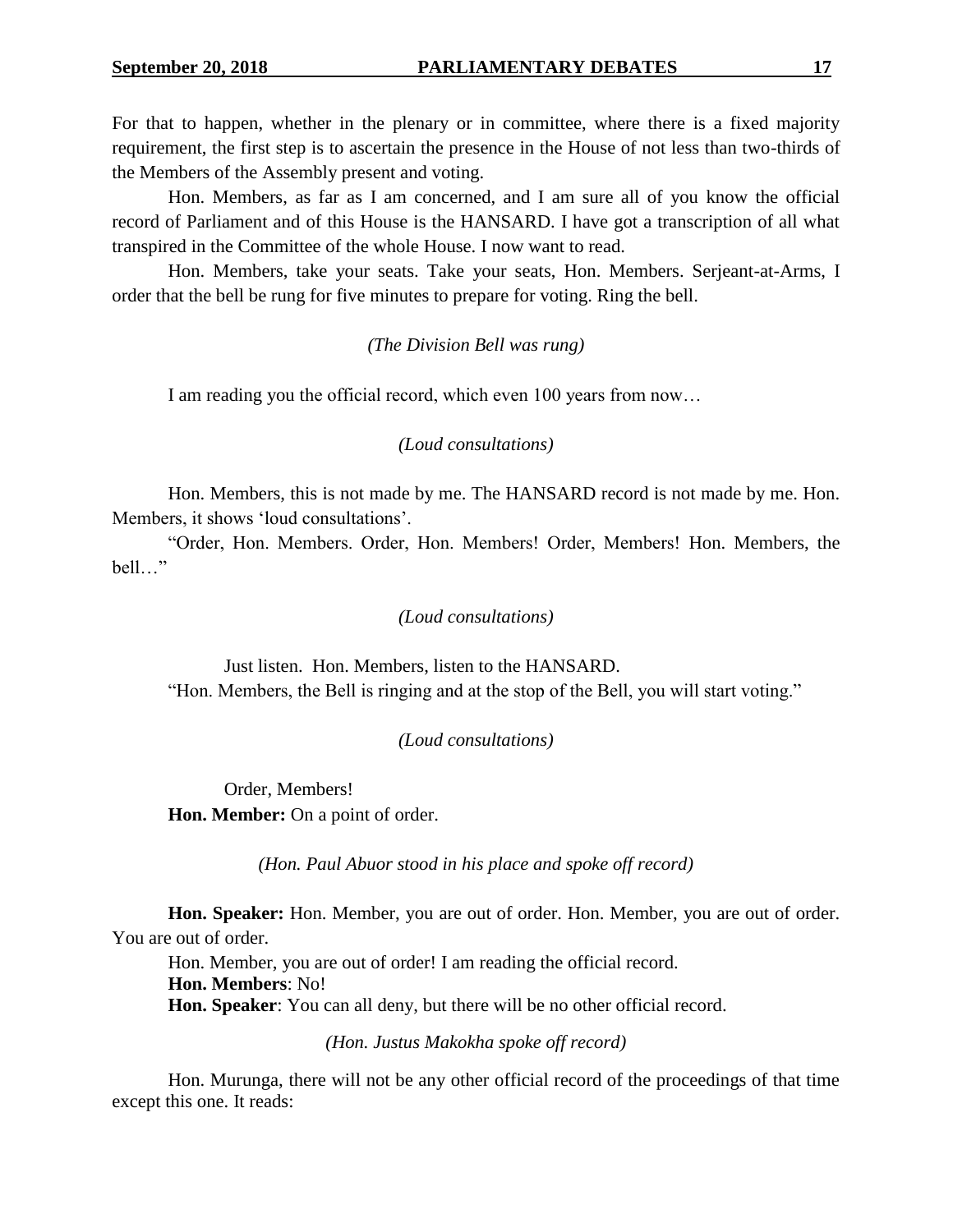"Hon. Members, once the Bell stops ringing, you start voting. Take your seats".

*(Hon. (Ms.) Beatrice Nyaga stood in her place)*

Hon. Nkatha, take your seat. Hon. Member, take your seats. Order, Hon. Members! Get ready to vote. The bell is ringing. Those asking for points of order, there is nothing out of order. Just prepare yourselves to vote. Open the doors. Keep the doors open."

Hon. Members, unfortunately, even what I am saying is also being captured on the HANSARD. It is also going to capture that there was loud noise. That is the way it is configured. It will also be showing that there were loud consultations. That is what is going to happen even now. What I am saying is also being captured on the HANSARD.

**Hon. Member**: On a point of order!

**Hon. Speaker:** There cannot be any point of order. I am the one delivering this.

#### *(Hon. Paul Abuor spoke off record)*

Hon. Member, because you are not very regular, I am not able to remember your name or recognize your face well, but very soon, I will know your name. It is the Member for Rongo. Member for Rongo Constituency, please, relax. Hon. Members, I am not going to look for any other official record except this one. Each of you is at liberty to obtain a copy of the HANSARD which continues to say..."

**Hon. Member**: On a point of order! **Hon. Speaker**: There is no point of order! **Hon. Member**: On a point of information! **Hon. Speaker**: I am not going to take information.

*(Loud consultations)*

"Stop making noise. Insert your cards.

*(Loud consultations) …"*

*(Hon. Kassait Kamket spoke off record)*

Hon. Kamket, you have been an employee of Parliament. You have never heard of the HANSARD capturing anything except what is said on the Floor of the House. You better relax, Hon. Kamket.

*(Hon. Simba Arati stood in his place)*

Hon. Simba Arati, this is very dispassionate. I have nothing personal about this. The HANSARD goes on:

"Hon. Members, we will be guided by the Standing Orders. I now direct the Clerks-atthe-Table, under Standing Order No.72 to take a head count of the number of Members in the House. Members, take your seats.

*(Clerks-at-the-Table took a head count of the Members)*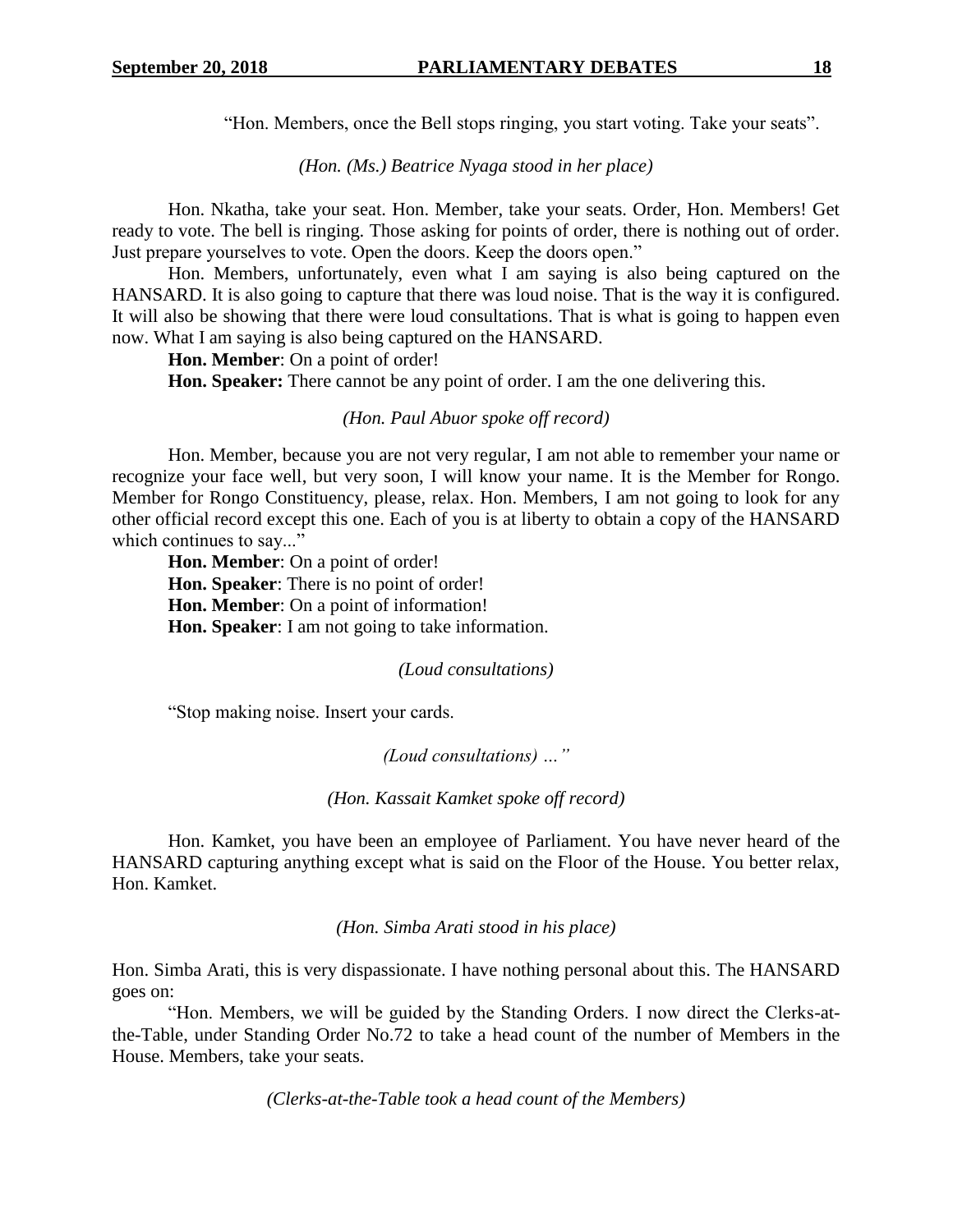Nobody is allowed to leave the House at the moment. Hon. Wanyonyi, take your seat. The head count has been taken. We have a total of 215 Members present in the House. In that case, the Ayes have it."

Hon. Members, that is the record of the proceedings of this House as captured in the HANSARD.

## *(Members chanted "Muturi must go!")*

You can repeat that as many times as you wish. I cannot read anything different from what is on the official record! It concludes that the Ayes have it. It, therefore, means, Hon. Members, that the clause which was under consideration at that point was carried. Therefore, we will proceed to the Committee in the next Order.

*(Members chanted "Bado Mapambano!")*

## *(Loud consultations)*

**Hon. Speaker:** Order, Hon. Members! We have had more than enough consultations. Hon. Members, we have done more than enough consultations and, as far as I am concerned, until or unless a court of law invalidates the record here, I have no other record to go by, except the HANSARD. It is the official record of Parliament and of this House in particular. It, therefore, means, as the record shows, that the clause that was being considered…

Rightfully, the record shows Hon. Kajwang' had said it should be Clause 18. It is the record that I am reading. The vote on that clause was lost on the basis that you did not have 233 Members opposing.

#### *(Loud consultations)*

Hon. Members, that is the official position and the House shall now proceed to the Committee to continue with the consideration of the other clauses.

#### **COMMITTEE OF THE WHOLE HOUSE**

*(Order for Committee read)*

*[The Speaker (Hon. Justin Muturi) left the Chair]*

## IN THE COMMITTEE

*[The Deputy Chairman (Hon. Justin Muturi) took the Chair]*

*(Several Hon. Members withdrew from the Chamber)*

*(Several Hon. Members stood in the gangway and around the Table)*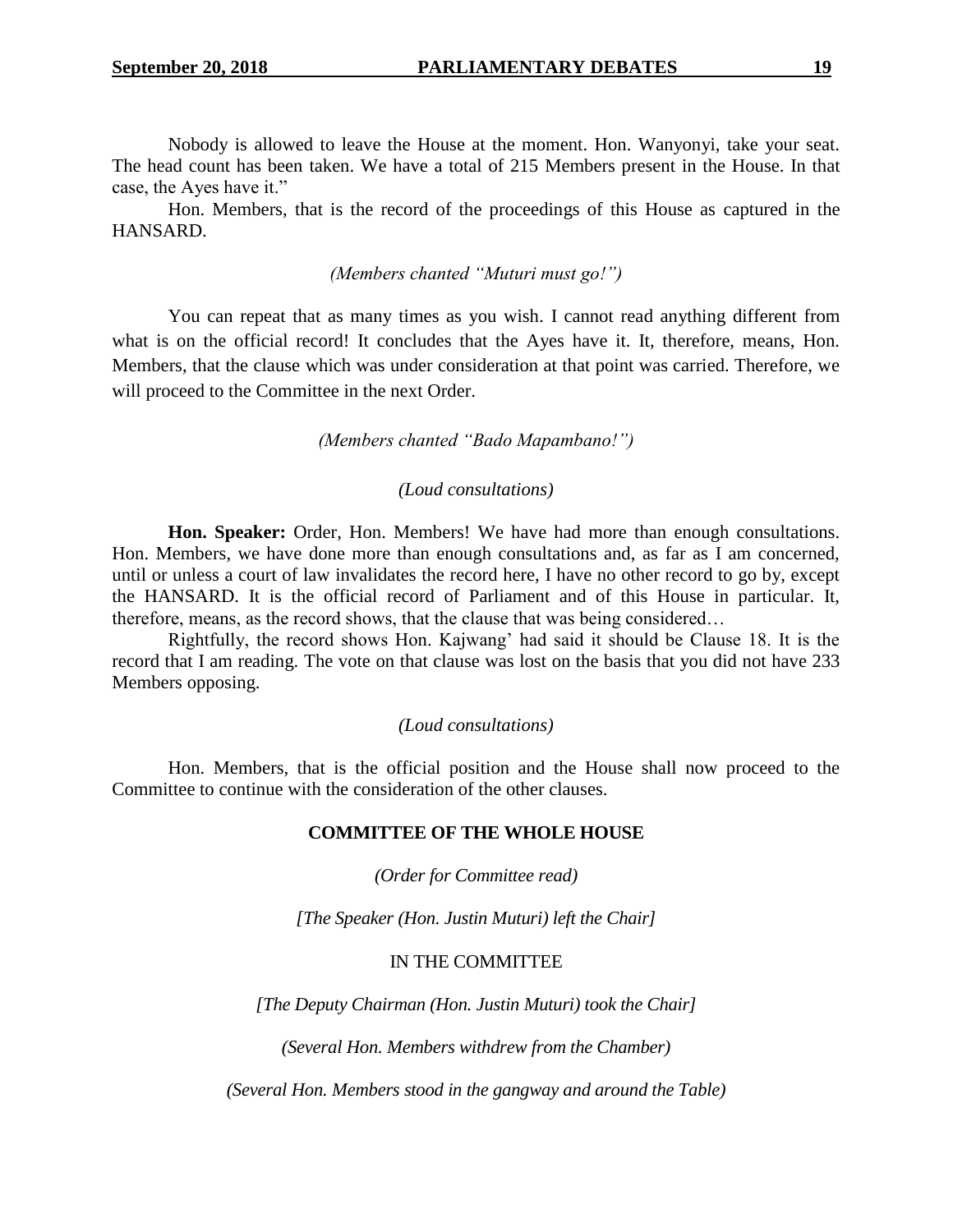CONSIDERATION OF THE PRESIDENT'S RESERVATIONS TO THE FINANCE BILL, 2018

*(Resumption of consideration interrupted in Committee today)*

## *Clause 31*

**Hon. Deputy Chairman:** Let us have the Leader of the Majority Party. **Hon. Aden Duale** (Garissa Township, JP): Hon. Deputy Chairman, I beg to move: THAT, Clause 31 of the Bill be amended—

(a) in Part 1 subparagraph (iii) by inserting the following new item—

| Description |                                                     |  |  | Rate of Excise Duty |
|-------------|-----------------------------------------------------|--|--|---------------------|
|             | Sugar confectionery (including white Shs. 20 per kg |  |  |                     |
|             | chocolate) of tariff heading 17.04; chocolate in    |  |  |                     |
|             | blocks, slabs or bars of tariff Nos. 1806.31.00,    |  |  |                     |

1806.32.00, 1806.90.00

- (b) in Part II by inserting the following new subparagraphs—
	- (i) by deleting paragraph 1 of the Act and substituting therefor the following new paragraph-

1. Telephone and internet data services shall be charged excise duty at a rate of fifteen percent of their excisable value.

(ii) by deleting paragraph 2 of the Act and substituting therefor the following new paragraph –

> 2. Excise duty in fees charged for money transfer services by banks, money transfer agencies and other financial service providers shall be twenty percent of their excisable value.

(iii) by deleting paragraph 4 of the Act and substituting therefor the following new paragraph-

4. Excise duty on other fees charged by financial institutions shall be twenty percent of their excisable value.

*(Question of the amendment proposed)*

*(Question, that the words to be inserted be inserted, put and agreed to)*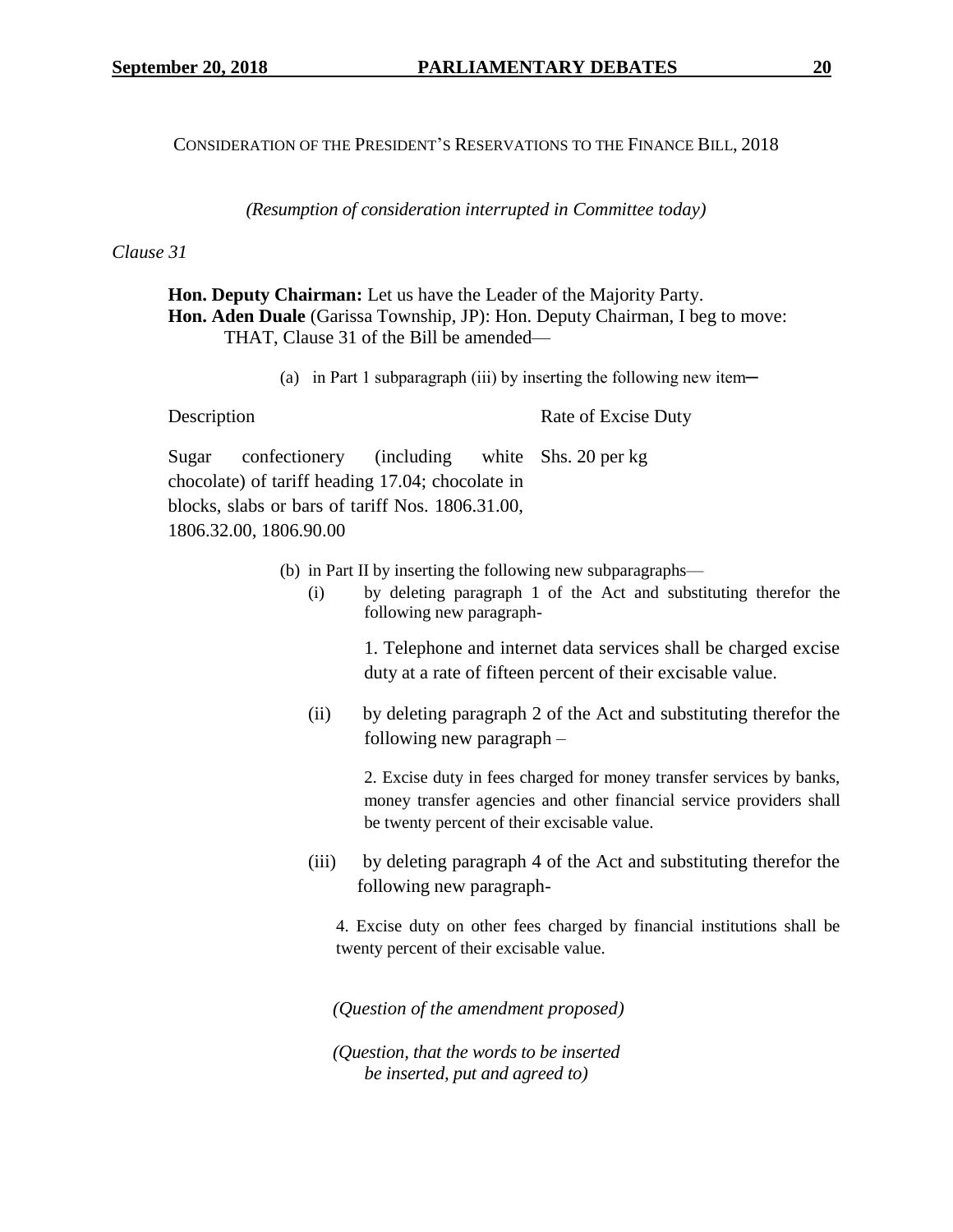*(Clause 31 as amended agreed to)*

*New Clause 18A*

5 of No.35 of 2018

**Hon. Deputy Chairman:** Let us have the Leader of the Majority Party.

**Hon. Aden Duale** (Garissa Township, JP): Hon. Deputy Chairman, I beg to move:

THAT, the Bill be amended by inserting the following new clause immediately after Clause 18-

Amendment of section

- 18A. Section 5 of the Value Added Tax Act, 2013 is amended in subsection (2) by inserting the following new paragraph immediately after paragraph (a)-
	- (aa) in the case of goods listed in section B of Part I of the First Schedule, eight per cent of the taxable value, effective from the date of assent: Provided that-
		- (i) the taxable value in respect of these goods shall exclude excise duty, fees and other charges; and
		- (ii) despite section 1 of the Finance Act, 2018, this paragraph comes into effect upon enactment of the Supplementary Appropriation Act.

*(Question of the new clause proposed)*

*(New clause read the First Time)*

*(Question, that the new clause be read a Second Time, proposed)*

*(Question, that the new clause be read a Second Time, put and agreed to)*

*(The new clause was read a Second Time)*

*(Question, that the new clause be added to the Bill, put and agreed to)*

*New Clause 48A*

**Hon. Deputy Chairman:** Let us have the Leader of the Majority Party. **Hon. Aden Duale** (Garissa Township, JP): Hon. Deputy Chairman, I beg to move: THAT the following new clause be inserted immediately after clause 48A— Insertion of section 8A into No. 29 of 2016. 48A. The Miscellaneous, Fees and Levies Act, 2016 is amended by inserting the following new section 8A immediately after section 8- Anti-adulteration 8A. (1) There shall be paid a levy to levy. be known as the anti-adulteration levy on all illuminating kerosene

imported into the country for home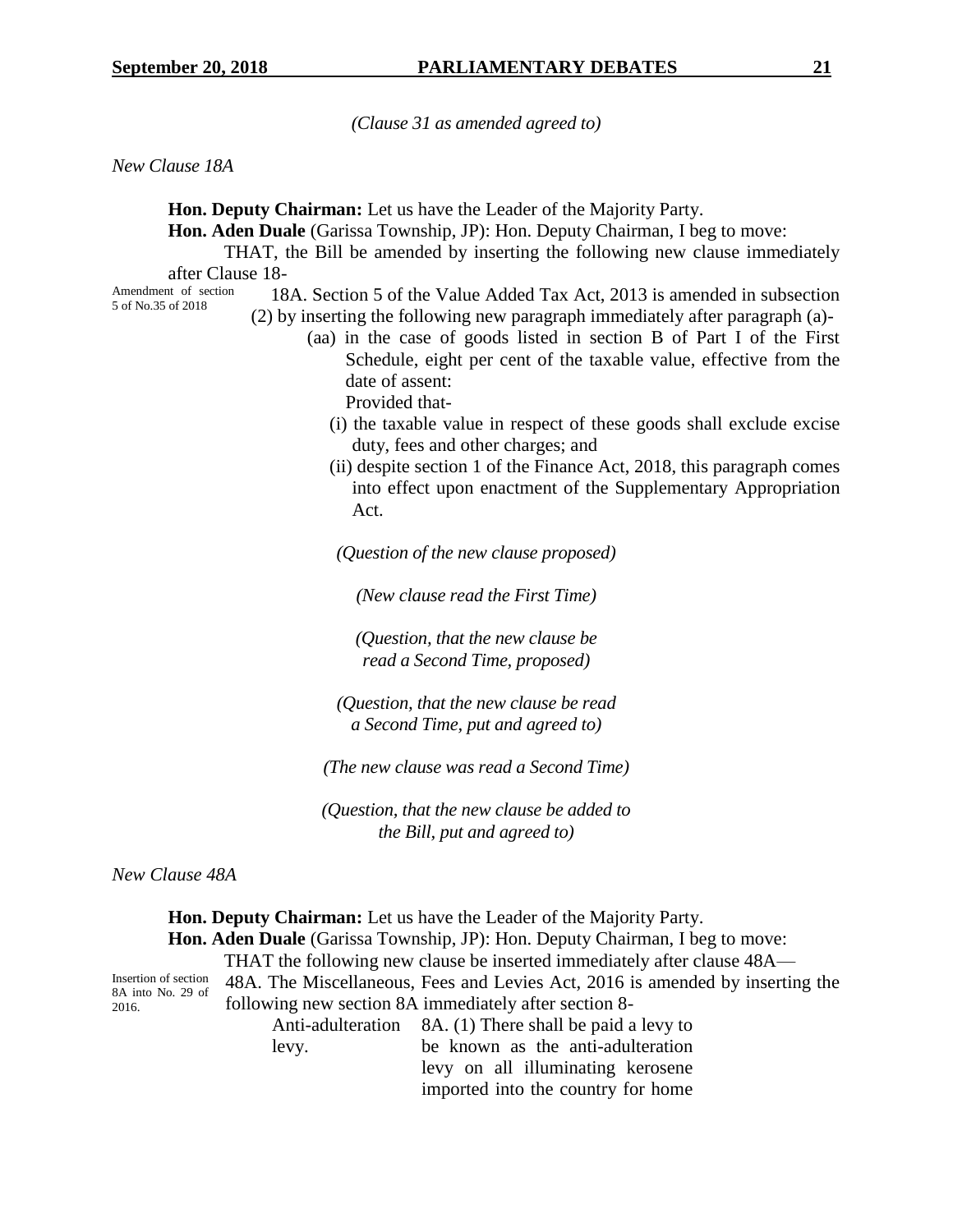use.

(2) The levy shall be at the rate of eighteen shillings per litre of the customs value of the illuminating kerosene and shall be paid by the importer at the time of entering the illuminating kerosene into the country.

*(Question of the new clause proposed)*

*(New clause read the First Time)*

*(Question, that the new clause be read a Second Time, proposed)*

*(Question, that the new clause be read a Second Time, put and agreed to)*

*(The new clause was read a Second Time)*

*(Question, that the new clause be added to the Bill, put and agreed to)*

*New Clause 50A*

**Hon. Aden Duale** (Garissa Township, JP): Hon. Deputy Chairman, I beg to move: THAT, the following new clause be inserted immediately after Clause 50 — 50A. The Betting, Lotteries and Gaming Act is amended as follows —

| Amendment of                              | Section 29A of the Betting, Lotteries and Gaming Act is amended                                                                                                                      |  |  |  |  |
|-------------------------------------------|--------------------------------------------------------------------------------------------------------------------------------------------------------------------------------------|--|--|--|--|
| Section 29A of                            | in subsection (1) by deleting the expression "thirty-five" and substituting                                                                                                          |  |  |  |  |
| Cap.131                                   | therefor the expression "fifteen".                                                                                                                                                   |  |  |  |  |
| Amendment of                              | Section 44A of the Betting, Lotteries and Gaming Act is amended in                                                                                                                   |  |  |  |  |
| Section 44A of                            | subsection (1) by deleting the expression "thirty-five" and substituting                                                                                                             |  |  |  |  |
| Cap.131                                   | therefor the expression "fifteen".                                                                                                                                                   |  |  |  |  |
| Amendment of<br>Section 55A of<br>Cap.131 | Section 55A of the Betting, Lotteries and Gaming Act is amended in<br>subsection (1) by deleting the expression "thirty-five" and substituting<br>therefor the expression "fifteen". |  |  |  |  |
| Amendment of<br>Section 59B of<br>Cap.131 | Section 59B of the Betting, Lotteries and Gaming Act is amended<br>in subsection (1) by deleting the expression "thirty-five" and substituting<br>therefor the expression "fifteen". |  |  |  |  |
|                                           | $\sqrt{2}$ $\sqrt{1}$ $\sqrt{1}$                                                                                                                                                     |  |  |  |  |

*(Question of the new clause proposed)*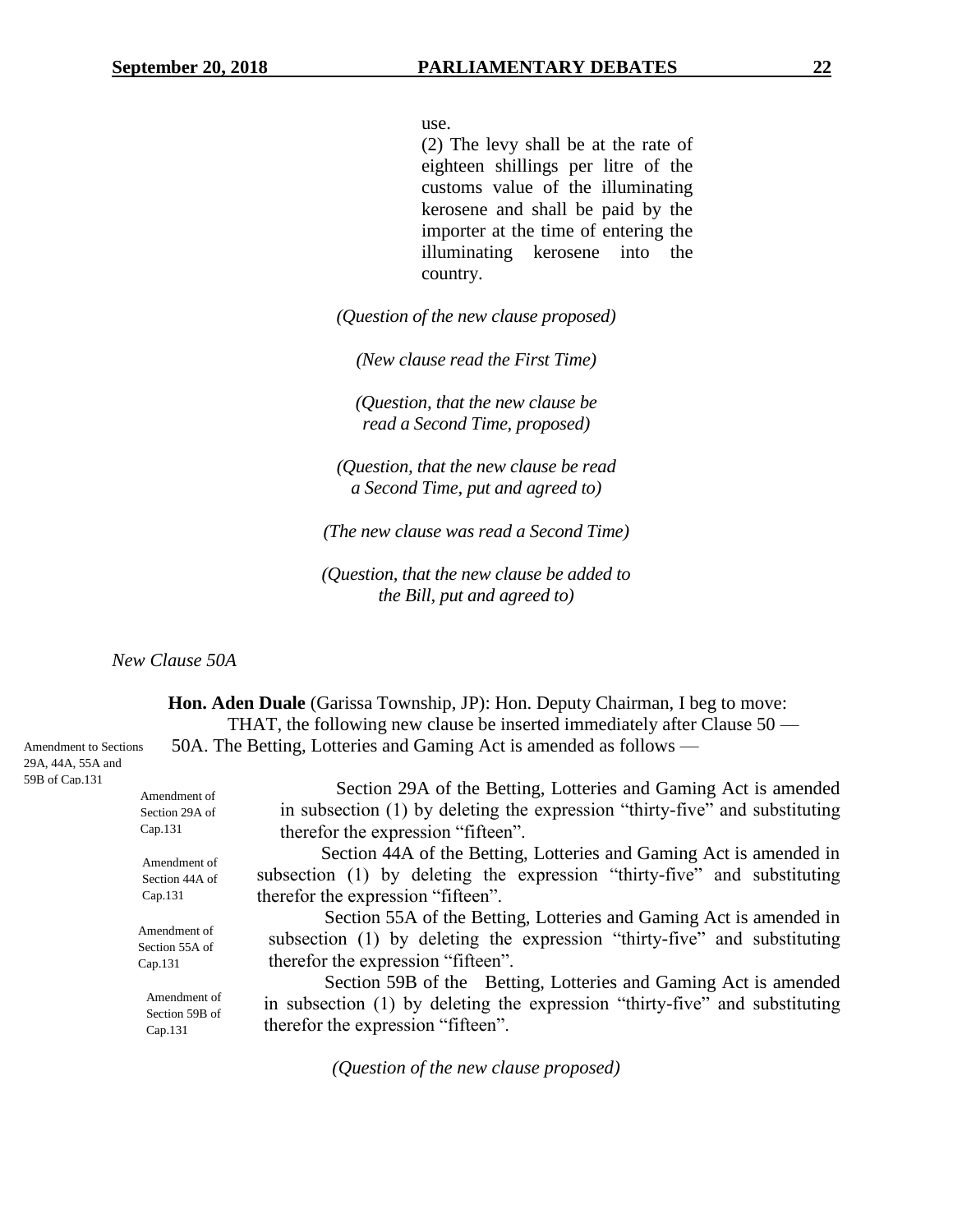*(New clause read the First Time)*

*(Question, that the new clause be read a Second Time, proposed)*

*(Question, that the new clause be read a Second Time, put and agreed to)*

*(The new clause was read a Second Time)*

*(Question, that the new clause be added to the Bill, put and agreed to)*

*New Clause 79A*

**Hon. Aden Duale** (Garissa Township, JP): Hon. Deputy Chairman, I beg to move: THAT, the following new Clause be inserted immediately after clause 78 — 79. The Employment Act, 2007 is amended – (a) in section 2 by inserting the following new definitions in the proper alphabetical sequence- "employer contribution" means the employer's contribution payable into the National Housing Development Fund; "employee contribution" means a contribution payable under this Act for his or her benefit; "employee earnings" means the taxable amount determined under the Income Tax Act for purposes of levying income tax on the employee emoluments. "National Housing Development Fund" means the Fund established under section 6 of the Housing Act. *(Question of the new clause proposed) (New clause read the First Time) (Question, that the new clause be read a Second Time, proposed) (Question, that the new clause be read a Second Time, put and agreed to) (The new clause was read a Second Time) (Question, that the new clause be added to the Bill, put and agreed to) New Clause 80* **Hon. Aden Duale** (Garissa Township, JP): Hon. Deputy Chairman, I beg to move: 80. The Employment Act is amended by inserting the following Amendment of Section 2 of No.11 of 2007 Insertion of a new

new section immediately after Section 31 -

Section 31A into No.11 of 2007

Payment to the National Housing Development Fund

31A. (1) An employer shall pay to the National Housing Development Fund in respect of each employee –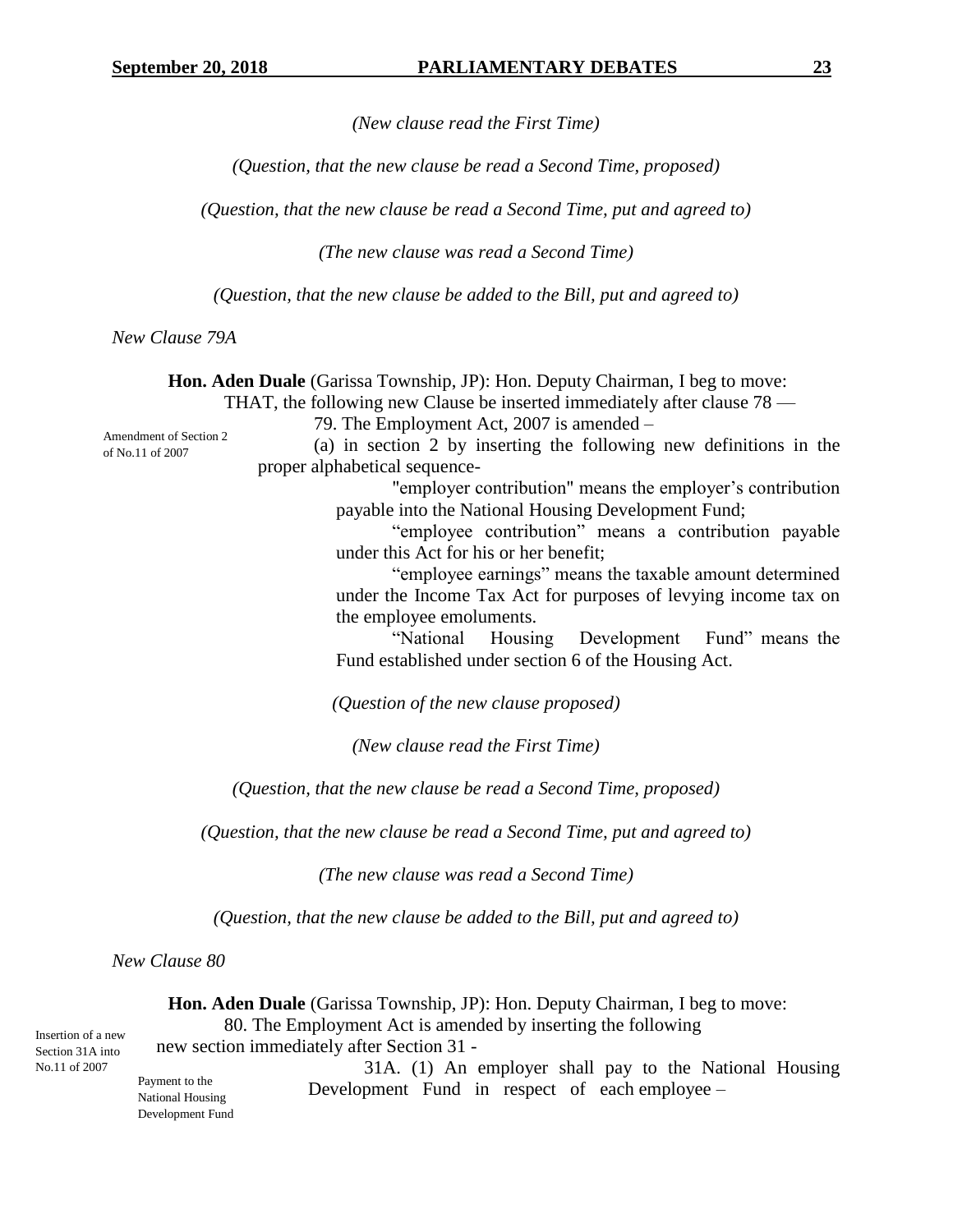- (a) the employer's contribution at one point five per centum of the employee's monthly basic salary; and
- (b) the employee's contribution at one point five per centum of the monthly basic employee's salary:

Provided that the sum of the employer and employee contributions shall not exceed five thousand shillings a month.

(2) The benefits to an employee shall accrue as follows –

(a) for employees who qualify for affordable housing, the contributions accrue to the employee and shall be used to finance the purchase of a home under the affordable housing scheme; or

(b)for employees who are not eligible for affordable housing, upon the expiry of fifteen years from the date of the start of making the contributions, or after the attainment of retirement age, whichever is sooner  $-$ 

> (i) a transfer of their contributions to a pension scheme registered with the Retirement Benefits Authority;

> (ii) a transfer of their contributions to any person registered and eligible for affordable housing under the National Housing Development Fund; or

> (iii) a transfer of their contributions to their spouse or dependent children; or,

(iv) to receive their contributions in cash:

Provided that contributions paid out in cash shall be included in the contributor's taxable income for the year and be subjected to tax at the prevailing rates.

(3) All contributions shall get a return based on the return on the Fund.

(4) The employer shall remit both employee and employer contributions to the National Housing Development Fund before the ninth day of the following month.

(5) If the contributions due under this section are not paid on or before the day on which the payments are due, a penalty of five percent of the contributions shall be payable by the employer for each month or part thereof during which the contributions remain unpaid, and any such penalties shall be recoverable as a sum due and payable to the National Housing Development Fund.

(6) This section shall become effective upon the gazettement of regulations prescribing the requirements for qualification to the scheme by the Cabinet Secretary responsible for housing in consultation with the Cabinet Secretary responsible for finance.

*(Question of the new clause proposed)*

*(New clause read the First Time)*

*(Question, that the new clause be read a Second Time, proposed)*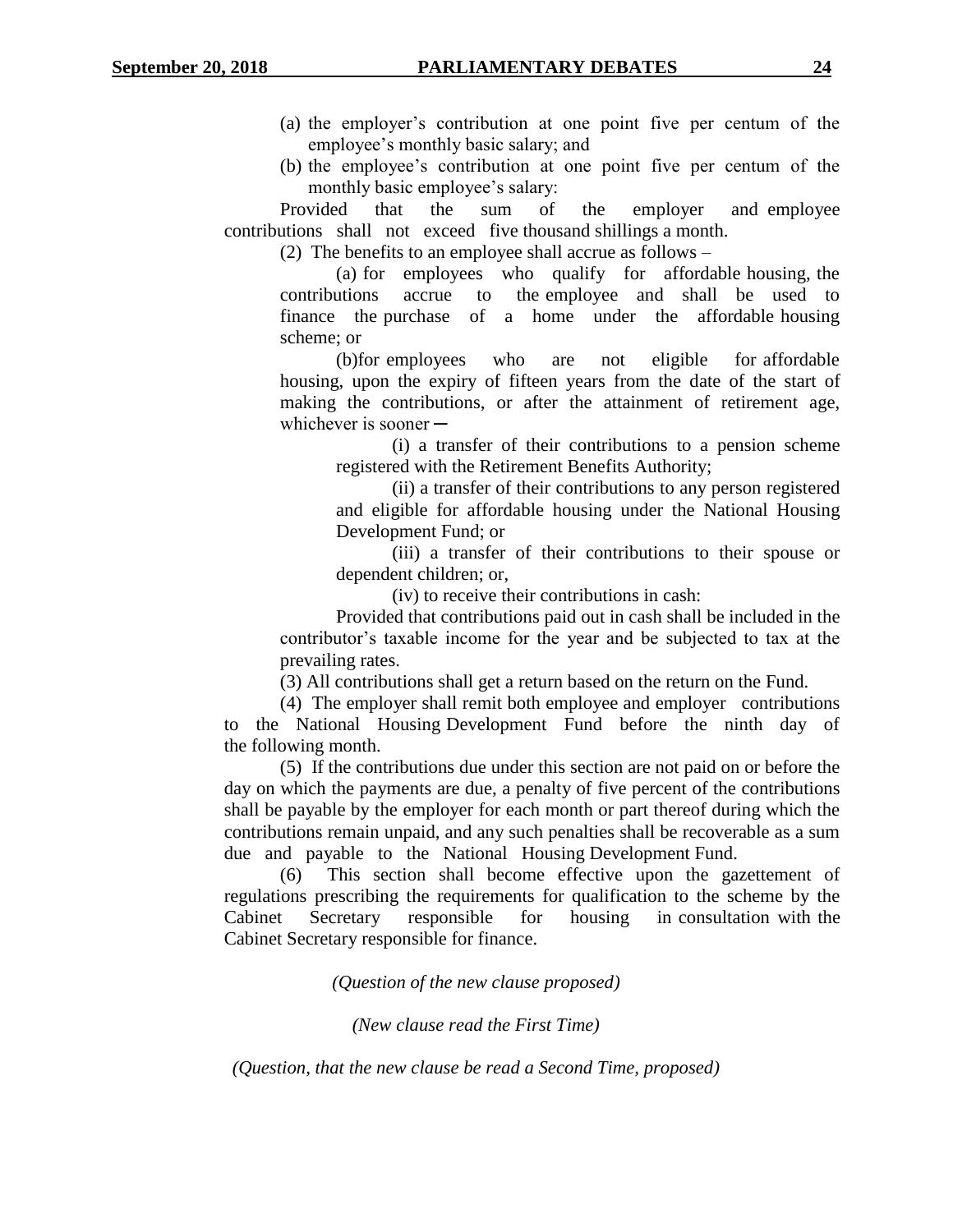*(Question, that the new clause be read a Second Time, put and agreed to)*

*(The new clause was read a Second Time)*

*(Question, that the new clause be added to the Bill, put and agreed to)*

*Clause 2*

**Hon. Aden Duale** (Garissa Township, JP): Hon. Deputy Chairman, I beg to move: THAT, the Bill be amended in Clause 2 by renumbering the existing provision as (a) and inserting the following paragraph -

(b) by deleting the definition of the word "winnings" and substituting therefor the following definition-

"winnings" includes winnings of any kind and a reference to the amount or to the payment of winnings shall be construed accordingly.

*(Question of the amendment proposed)*

*(Question, that the words to be left out be left out, put and agreed to)*

*(Question, that the words to be inserted in place thereof be inserted, put and agreed to)*

*(Clause 2 as amended agreed to)*

*Clause 1*

*(Proposed amendment by Hon. Joseph Limo dropped)*

*(Clause 1 agreed to)*

*(Loud consultations) Clause 31*

*(Proposed amendment by Hon. Joseph Limo dropped)*

*(Clause 31 agreed to)*

*(The Deputy Chairman consulted with the Clerks-at-the-Table)*

**Hon. Aden Duale** (Garissa Township, JP): Hon. Deputy Chairman, I beg to move that the Committee doth report to the House its consideration of the Presidential Memorandum to the Finance Bill (National Assembly Bill No.20 of 2018) and its approval without amendments.

*(Question proposed)*

*(Question put and agreed to)*